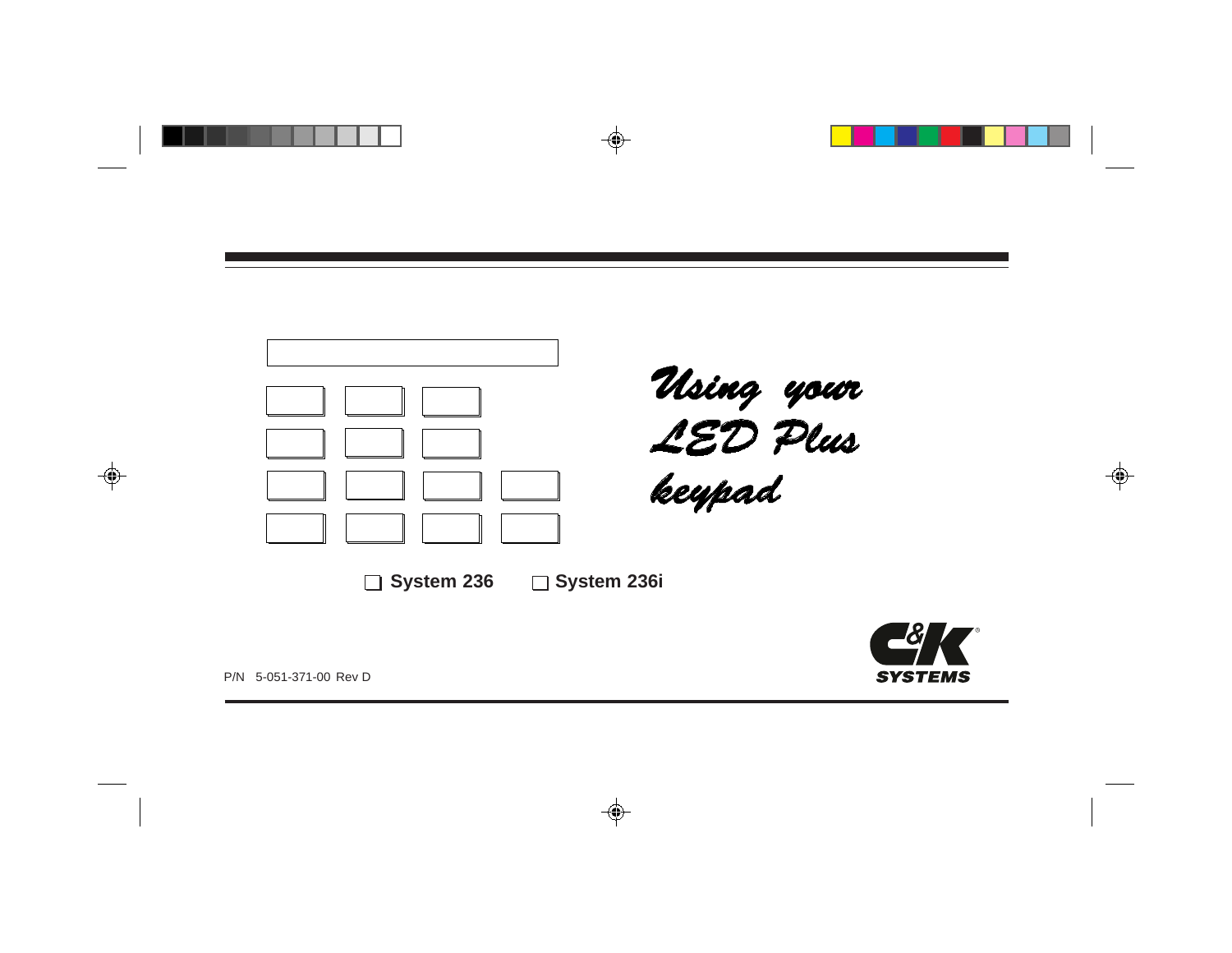Congratulations

Thank you for purchasing this C&K alarm system. Your system is one of the most powerful and advanced alarm systems on the market today, designed to provide you with years of reliable operation.

This manual explains how to operate your alarm system. Basic operating instructions are also printed on the label inside your keypad(s) door.

If you have any questions or need help with your alarm system, call:

 $\overline{\phantom{a}}$  , and the contribution of the contribution of the contribution of the contribution of the contribution of the contribution of the contribution of the contribution of the contribution of the contribution of the

 $\overline{\phantom{a}}$  , and the contribution of the contribution of the contribution of the contribution of the contribution of the contribution of the contribution of the contribution of the contribution of the contribution of the

| (AlarmCompanyName) |
|--------------------|
|--------------------|

of accidental alarms, call:

If you have monitoring questions or in cases

 $\overline{\phantom{a}}$  , and the contribution of the contribution of the contribution of the contribution of the contribution of the contribution of the contribution of the contribution of the contribution of the contribution of the

| Whencalling the monitoring company, know the following: |  |  |
|---------------------------------------------------------|--|--|
|                                                         |  |  |

My Account Number is:\_\_\_\_\_\_\_\_\_\_\_\_\_\_\_\_\_\_\_\_\_\_\_ My Password is: \_\_\_\_\_\_\_\_\_\_\_\_\_\_\_\_\_\_\_\_

 $\boldsymbol{\mathcal{B}}$  , and the set of the set of the set of the set of the set of the set of the set of the set of the set of the set of the set of the set of the set of the set of the set of the set of the set of the set of the s (Monitoring Station Name)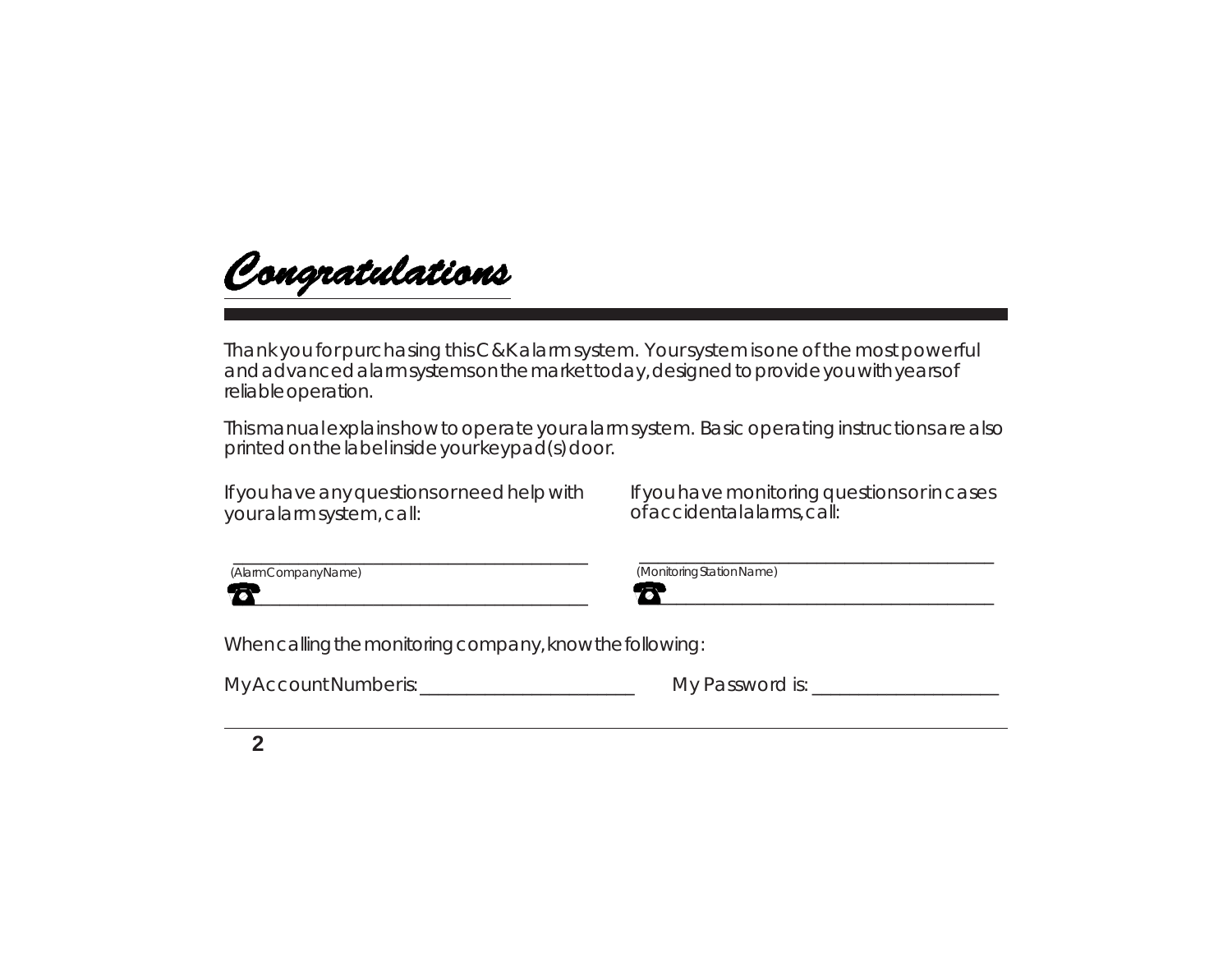# Table of contents

| Resetting smoke detectors  22 |  |
|-------------------------------|--|

| Limitations of your alarm system  32 |  |
|--------------------------------------|--|
|                                      |  |
|                                      |  |
|                                      |  |
|                                      |  |
|                                      |  |
|                                      |  |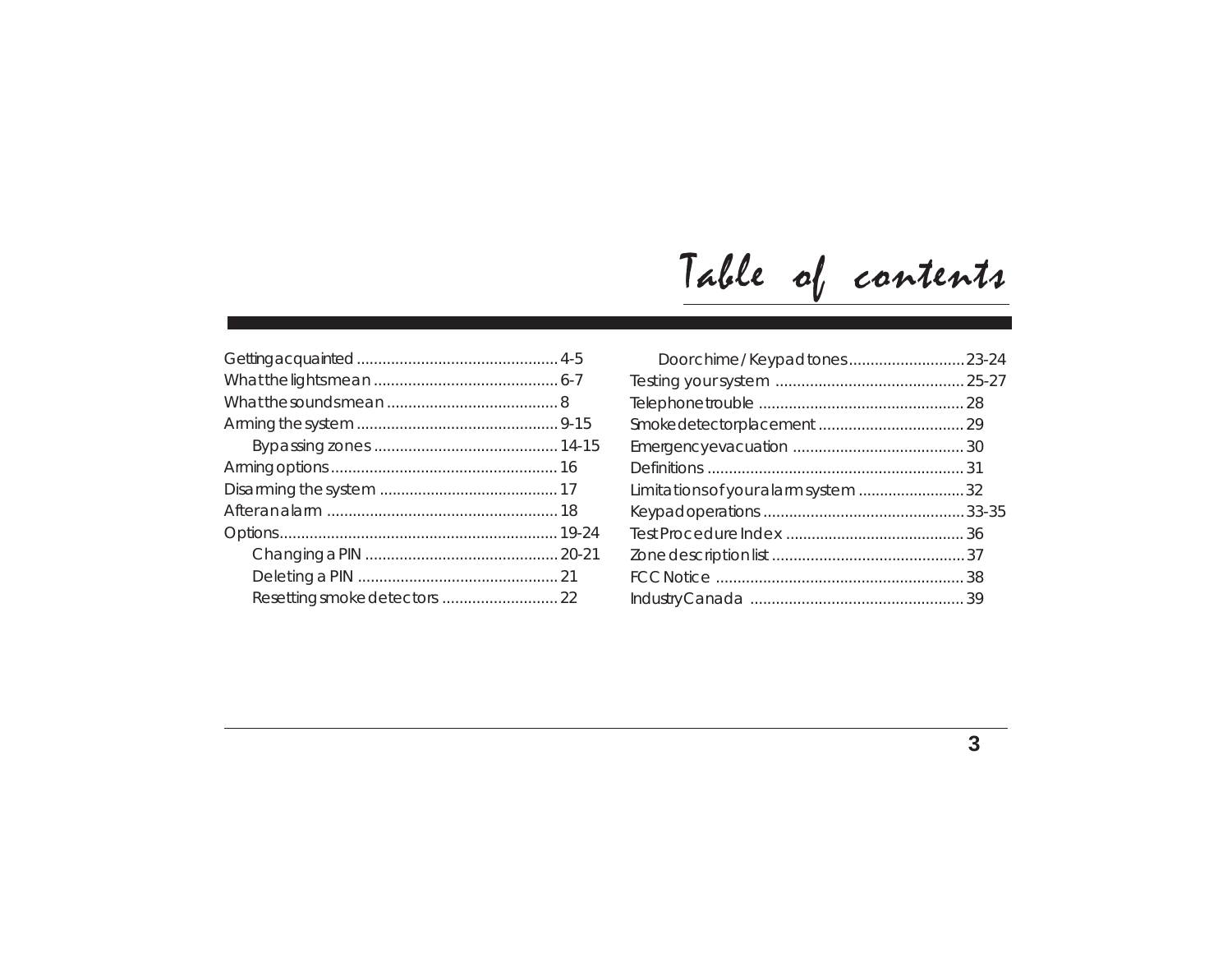<span id="page-3-0"></span>Getting acquainted

#### **What your alarm system is...**

Your alarm system is made up of a control panel and several detection devices like motion sensors, magnetic contacts, and so on. Specific areas of detection are called zones. Zones can be programmed to have different characteristics. Some zones may be 24-hour zones, that is, they remain armed even when the alarm system is off. Zones used for fire detection, for example, are always 24-hour zones. In addition, some zones can be programmed to allow bypassing. When you bypass a zone, you temporarily remove it from the alarm system. **Always remember, however, that bypassed zones are not protected**.

#### **How your alarm system works...**

When a detection device is triggered, the status of its zone goes from normal to FAULTED. If armed, the control panel responds by reporting an alarm condition on site --- flashing keypad lights, sounding bells --- and if programmed, by transmitting an alarm signal over the telephone wires to a central monitoring station. The monitoring station then dispatches the appropriate authorities.

Some of your system's operations require you to enter your personal identification number (PIN) on the keypad. These include ARMING and DISARMING.

Along with its many other features, your system can be programmed to ARM INSTANTLY or to ARM WITH TIME DELAY (i.e., after giving you time to leave the premises).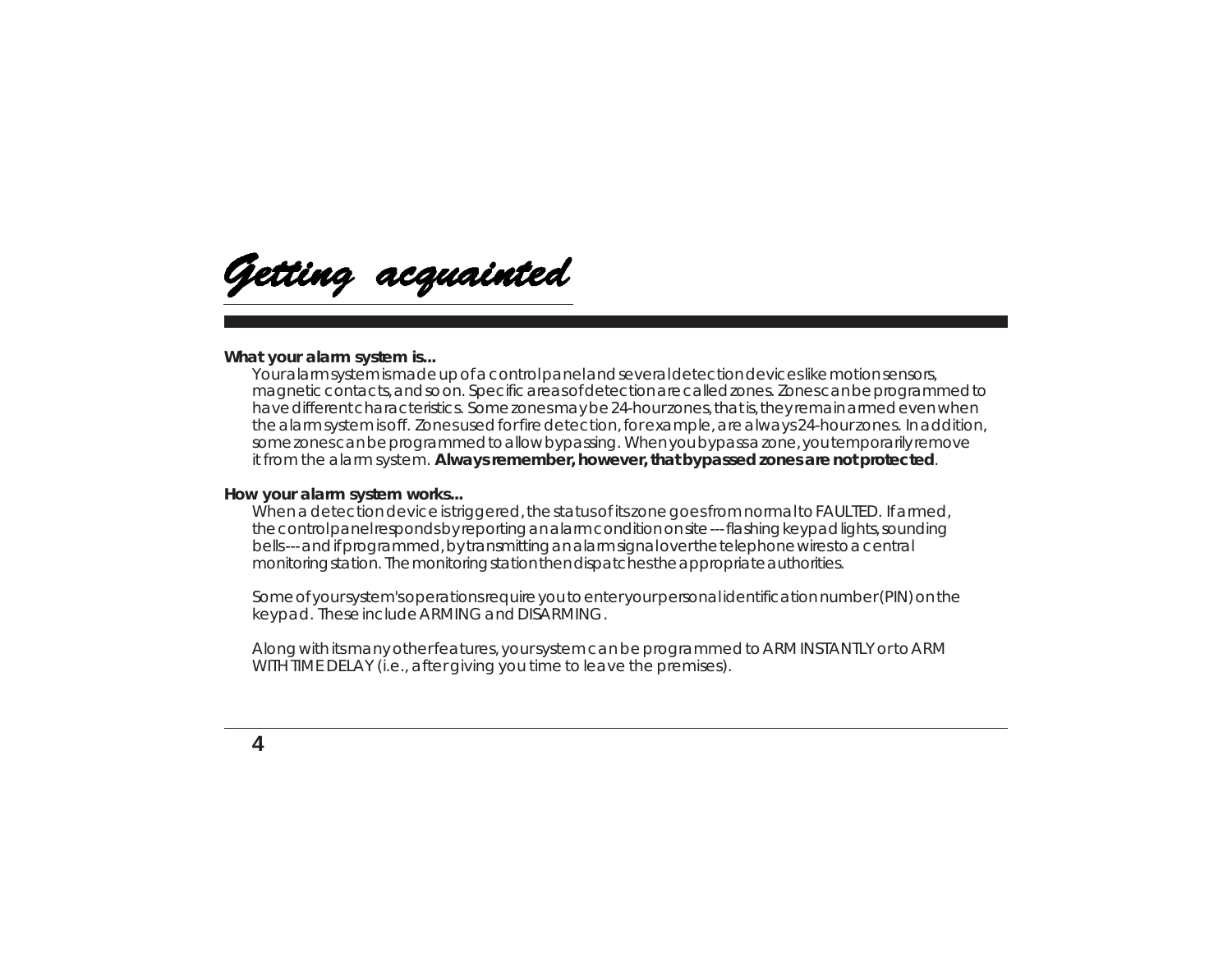Each alarm system in the 23XX family is designed to meet the specific needs of a variety of applications. The System 236 is designed for applications requiring protection of six zones.

Some of the available features of your alarm system are also optional, and will only be installed if appropriate for your installation. In addition, some system features will require you to enter your personal identification number (PIN).

As you read through this manual, watch for boxes like these:

- **•** If an optional feature has been installed in your system, its **OPTION INSTALLED** box will be checked.
- **.** If a feature of your system requires you to enter your personal identification number, its **PIN REQUIRED** box will be checked.



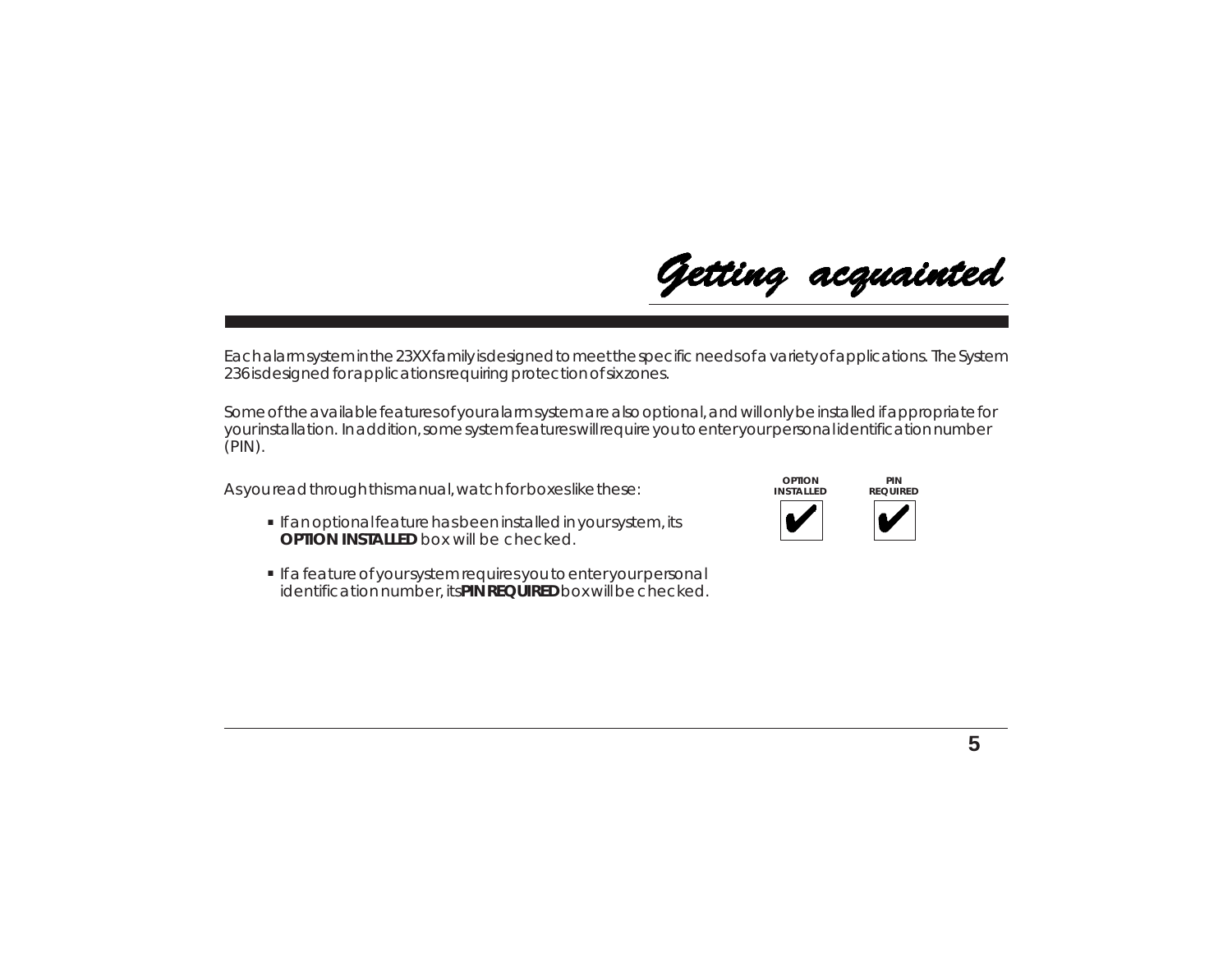# <span id="page-5-0"></span>What the lights mean

|                                                                    | <b>POWER</b><br><b>LIGHT</b> | <b>READY</b><br><b>LIGHT</b> | LIGHT     | ARMED SERVICE ZONES<br>LIGHT | <b>LIGHTS</b> | <b>REMARKS</b>                                      |
|--------------------------------------------------------------------|------------------------------|------------------------------|-----------|------------------------------|---------------|-----------------------------------------------------|
| <b>AC FAILURE</b>                                                  | off                          |                              |           | onsteady                     |               | Powerfail. System on battery.                       |
| SYSTEM IS READY<br>(ALL ZONES NORMAL)                              |                              | onsteady                     |           |                              |               | Readytoarm.                                         |
| <b>FAULTED ZONE</b><br><b>WHILE DISARMED</b>                       |                              | off                          |           |                              | onsteady      | One or more zones are faulted.                      |
| SYSTEM IS ARMED<br>(ALL PROTECTION ON)                             |                              | $\Omega$ <sup>*</sup>        | onsteady  |                              |               | *Readylight will be on until system is armed.       |
| SYSTEM IS DISARMED<br>(ALL PROTECTION OFF)                         |                              | on <sup>*</sup>              | off       |                              |               | *Readylight is on if all zones are normal.          |
| SYSTEM IS ARMED<br>WITH DELAY ZONES<br><b>CONVERTED TO INSTANT</b> |                              | off                          | slowflash |                              |               | Armed with $\approx 7$ #.                           |
| PERIMETER ARMED<br>WITH DELAYS INTACT                              |                              | slowflash                    | onsteady  |                              | slowflash*    | Armed with: $4#$ .<br>*Flashing zones are bypassed. |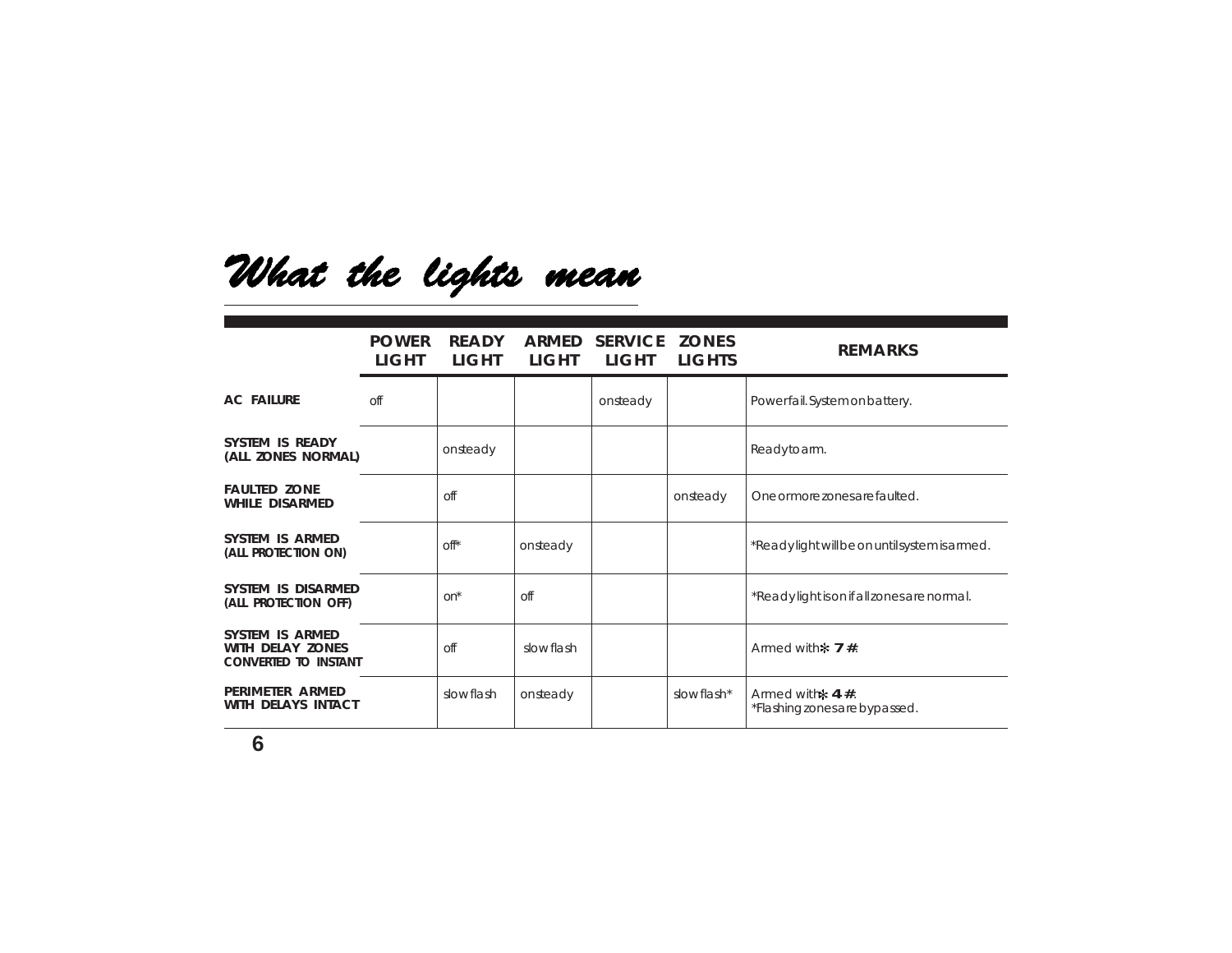# What the lights mean

|                                                                           | <b>POWER</b><br>LIGHT | <b>READY</b><br><b>LIGHT</b> | ARMED<br><b>LIGHT</b> | <b>SERVICE</b><br>LIGHT | <b>ZONES</b><br><b>LIGHTS</b> | <b>REMARKS</b>                                                                   |
|---------------------------------------------------------------------------|-----------------------|------------------------------|-----------------------|-------------------------|-------------------------------|----------------------------------------------------------------------------------|
| PERIMETER ARMED<br><b>WITH DELAY ZONES</b><br><b>CONVERTED TO INSTANT</b> |                       | slow flash                   | slow flash            |                         | slowflash*                    | Armed with $\ast$ 4 7 #.<br>*Flashing zones are bypassed.                        |
| <b>ZONE TROUBLE</b>                                                       |                       |                              |                       | slowflash               | slow flash                    | Service and zone in trouble.<br>Flashatthesamerate.                              |
| ZONE(S) IS OR<br><b>WAS IN ALARM</b>                                      |                       | slowflash                    | on*                   |                         | fastflash                     | Analarm has occurred on this zone.<br>*Armed light is on if the system is armed. |
| <b>ZONE BYPASSED</b>                                                      |                       | slow flash                   |                       |                         | slow flash                    | Ready and bypassed zone flash at the<br>samerate.                                |
| <b>LOW BATTERY</b>                                                        | slow flash            |                              |                       | onsteady                |                               | Callforservice.                                                                  |
| <b>BELL FUSE FAILURE</b>                                                  |                       |                              |                       | onsteady                |                               | Callforservice.                                                                  |
| <b>WATCHDOG RESET</b>                                                     |                       |                              |                       | slowflash               |                               | Panel has reset itself. System OK. To reset the<br>Service Light, press * 1 #.   |
| <b>COMMUNICATIONS</b><br><b>FAILURE</b>                                   |                       |                              |                       | fast flash              |                               | Callforservice.                                                                  |
| <b>PROGRAMMING</b><br><b>MODE</b>                                         |                       | slowflash                    | slow flash            | slowflash               |                               | System is in programming mode.                                                   |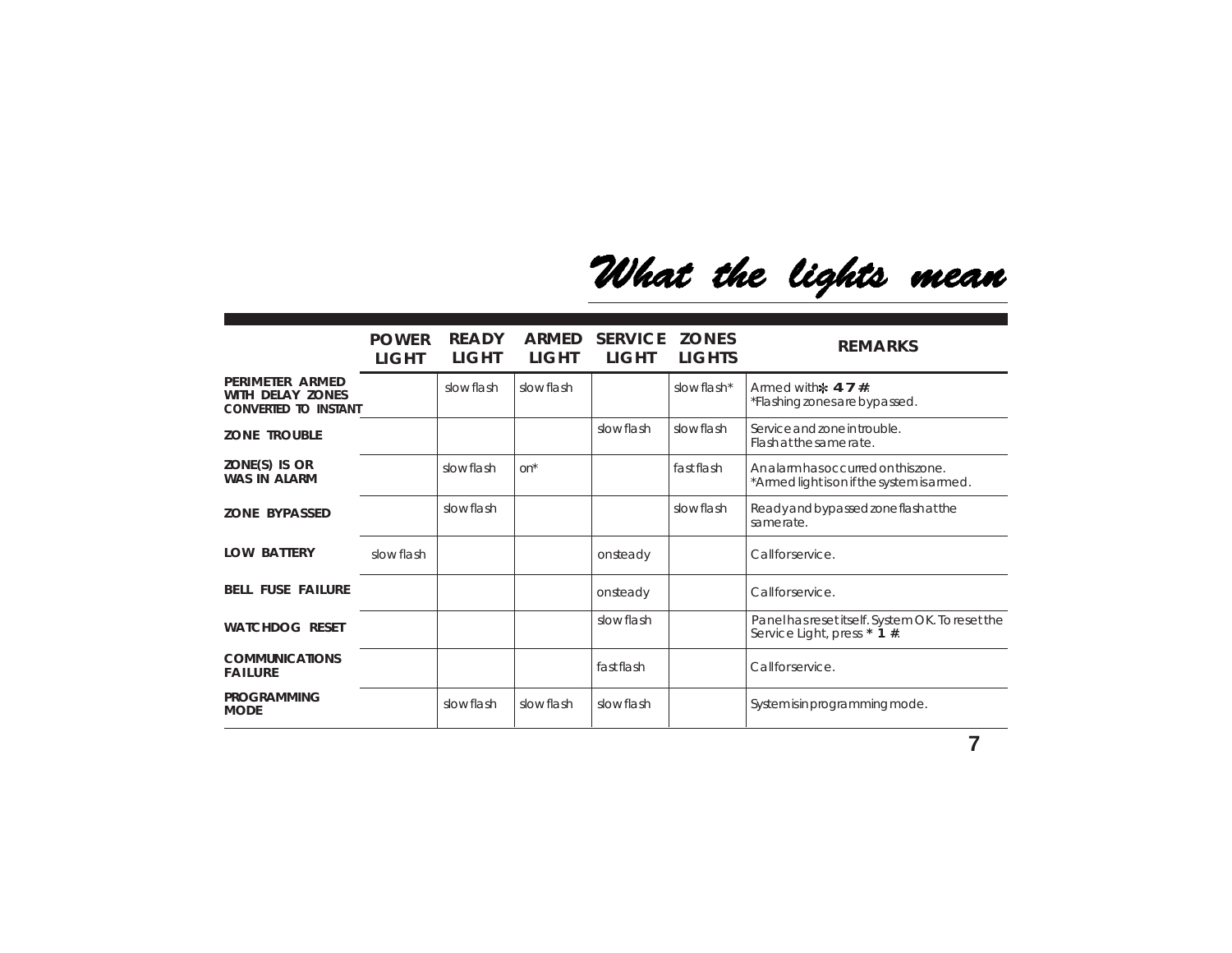## <span id="page-7-0"></span>What the sounds mean

| <b>SOUND</b>                                        | <b>MEANING</b>                                                                                                      |
|-----------------------------------------------------|---------------------------------------------------------------------------------------------------------------------|
| 2beeps (confirmation tones)                         | · system armed or disarmed<br>· successful central station test or battery test                                     |
| 5 beeps (error tones)                               | · wrong PIN number entered<br>· invalidfunction<br>· unauthorizedcommandattempted<br>· errorchanging PIN number     |
| continuoustone, beeping fast for last tenseconds    | · entrydelaytime                                                                                                    |
| continuous beeping, speeding up for last tenseconds | · exit delay time                                                                                                   |
| 2secondbeep                                         | · doorchime<br>· zone faulted during walk-test                                                                      |
| chirping (1 second on, 4 seconds off)               | · zone programmed for chirping bell or siren is in a larm                                                           |
| continuoustone                                      | · zone programmed for steady bell or siren is in a larm<br>· circuit malfunction (trouble on supervised loops only) |
| pulsed tone (2 seconds on, 2 seconds off)           | · zone programmed for pulsed bell or siren is in a larm                                                             |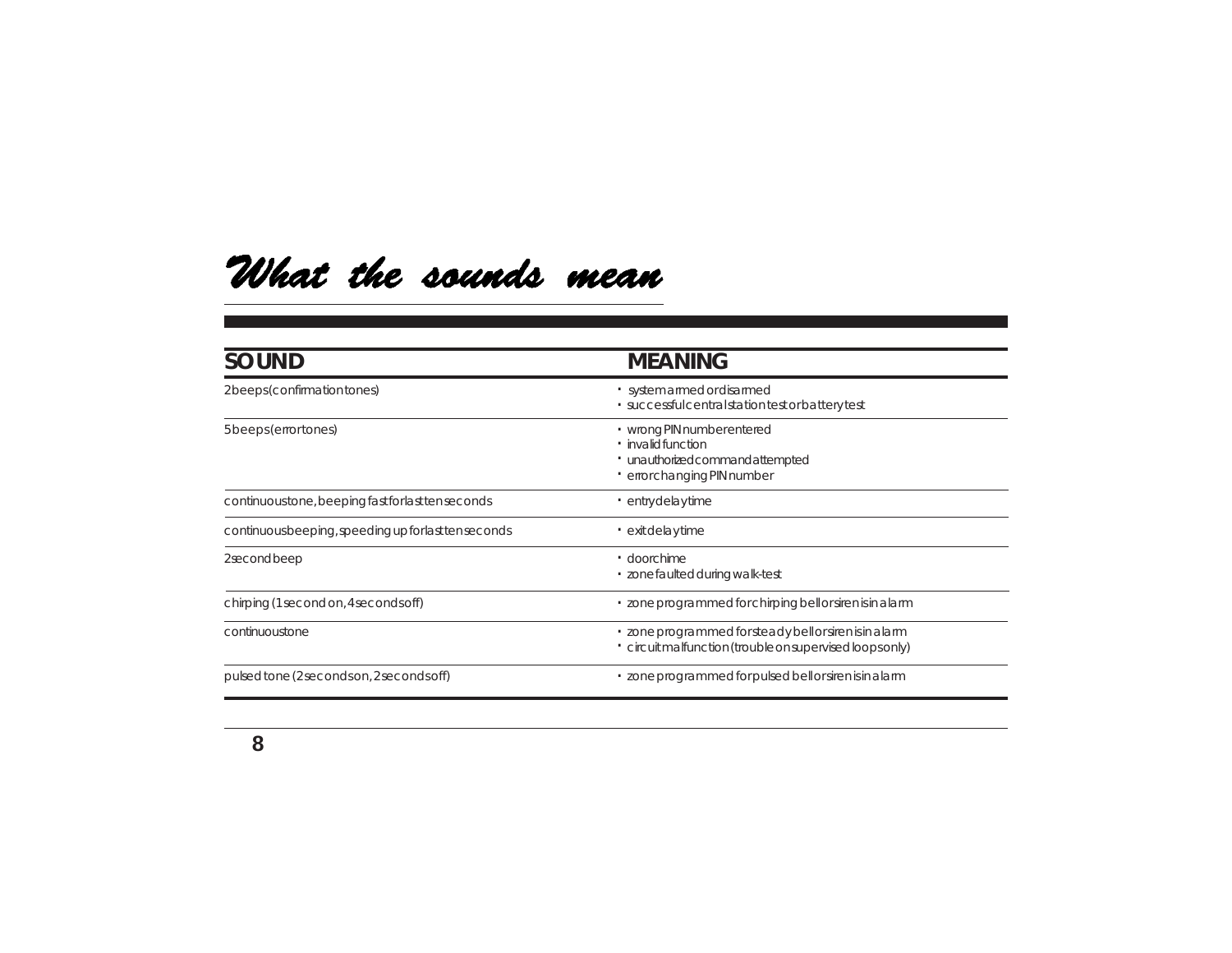Arming the system

### <span id="page-8-0"></span>**TO ARM THE SYSTEM / AUTO HOME ARMING:**

#### **Make sure the green READY light is on.**  $\leq$

- Faulted zones must be cleared or bypassed before the system can be armed. For more **.** information, refer to the sections By passing Zones and After An Alarm Occurs.
- If programmed, the red ZONE lights will automatically turn off after five minutes (as a **.** security measure). Pressing any key on the keypad will turn the ZONE lights back on.
- **Enter your PIN and push the # key**.

**OPTION INSTALLED** 

**PIN REQUIRED**



- Your PIN number is four digits long. **.**
- Don't pause for more than 5 seconds while entering the digits or the control panel will **.** reject your PIN number.
- If you make a mistake while entering your PIN number, the keypad will beep five times. **.** After the fifth beep, enter your PIN number again.

### **Make sure the red ARM light comes on**.

The keypad will beep twice to confirm that the system is armed. **.**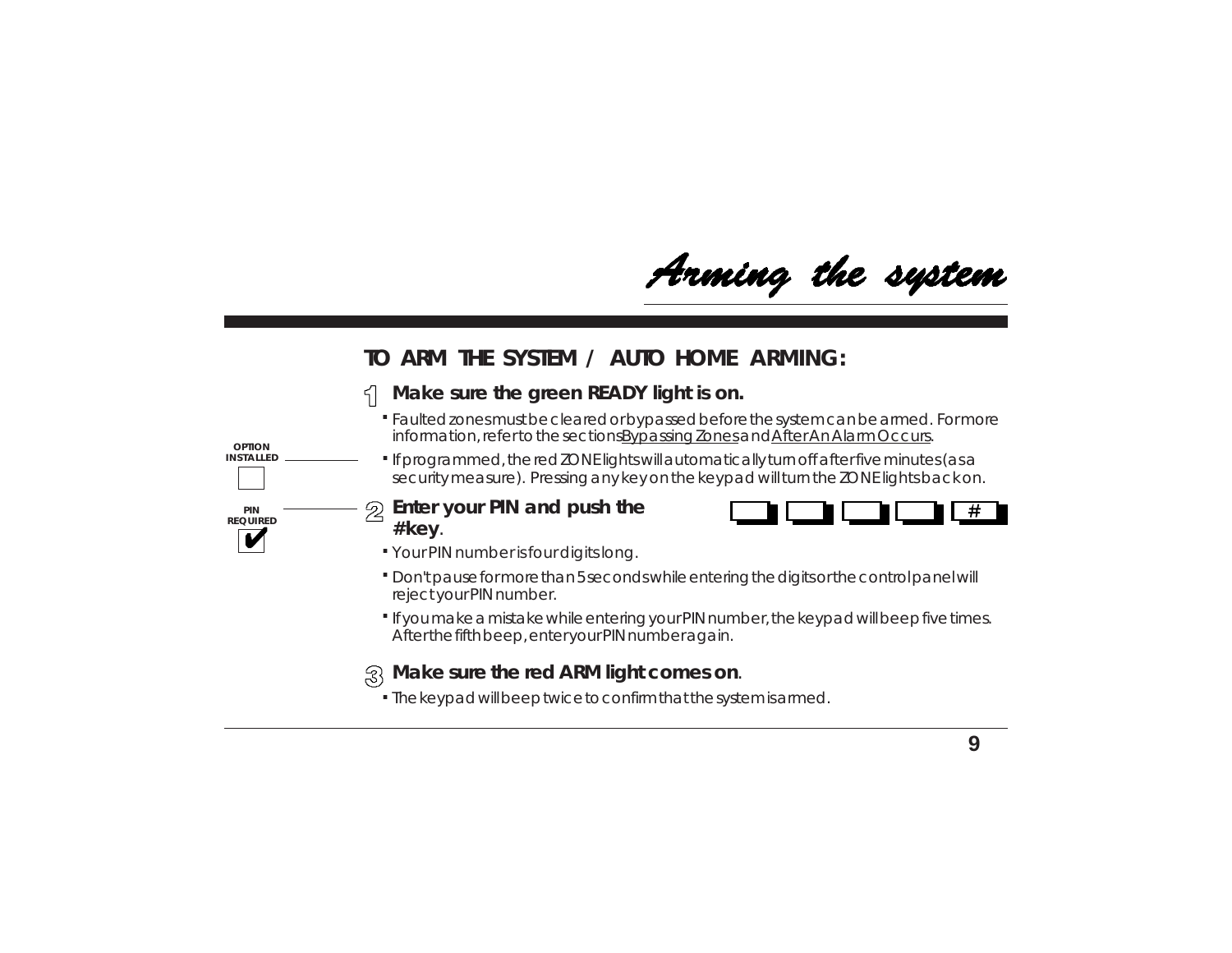Arming the system

### **Exit through any TIME DELAY DOOR within seconds**.

The exit delay time can be programmed from 10 seconds to 150 seconds. **.**

If the EXIT PRE-ALARM option is installed, the keypad will beep slowly until 10 seconds before the delay time expires, then rapidly for the last 10 seconds.

**.** Once the exit delay time has expired, the keypad will beep twice to confirm that the system is armed.

The **AUTO HOME ARMING** option enables the system to automatically bypass interior zones if you arm the system but do not leave the premises. The perimeter zones will be armed and the entry delay will remain intact.

**With this option installed, arm the system (enter your PIN and push the # key)**.

- **.** If you do not exit before the exit delay time expires, the system will automatically arm perimeter zones and bypass interior zones.
- **.** If you exit through an exit delay door, the system will automatically arm interior and perimeter zones.

The rest of the ARMING THE SYSTEM section explains how to bypass zones before arming the system, as well as certain arming options our installer can install. However, it's important for you to remember that no matter how your system is programmed, **you will always disarm it in the same way: enter your PIN, then push the # key**.

**OPTION . INSTALLED**

**OPTION INSTALLED**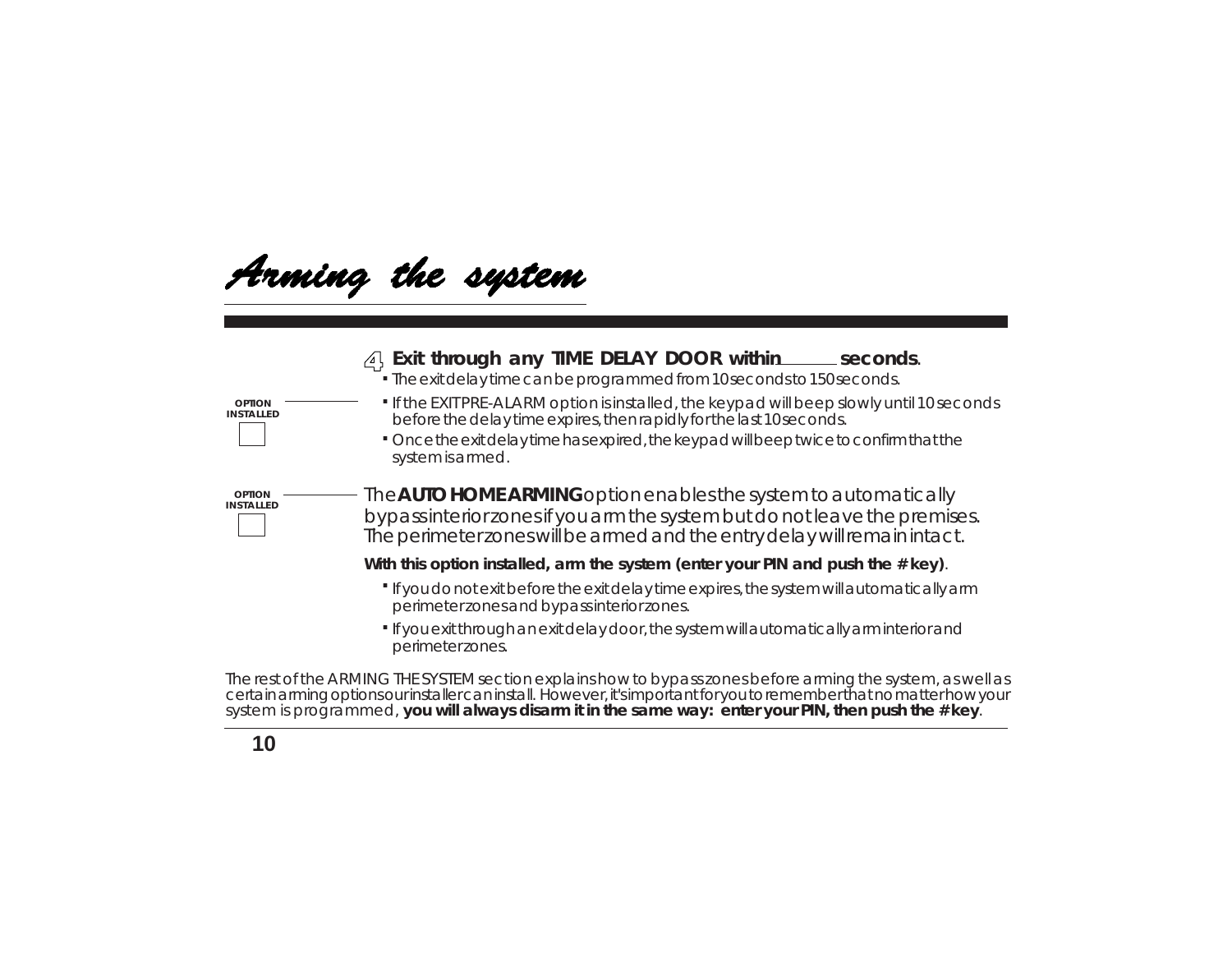Arming the system

### **INSTANT ARMING**

Instant Arming converts all time delayed zones to **INSTANT** zones.

**Make sure the green READY light is on.** 5



**Enter your PIN (***if required***),** push the  $*$  key, enter the digit "7", **then push the # key.**



**.** The keypad will beep twice to confirm that the system is armed.

**.** The red ARM light will flash while the system is Instant Armed.



**CAUTION:** When the system is Instant Armed, you will not be able to enter through any perimeter door or walk through any protected area without setting off an alarm.

Home Arming or bypassing interior zones will allow you to move about freely inside the **.** premises while the system is armed. Refer to the next three sections: HOME ARMING, INSTANT HOME ARMING, and BYPASSING ZONES.

**OPTION**

**INSTALLED** Exit Delay Disable (see page 16). **.**

**11**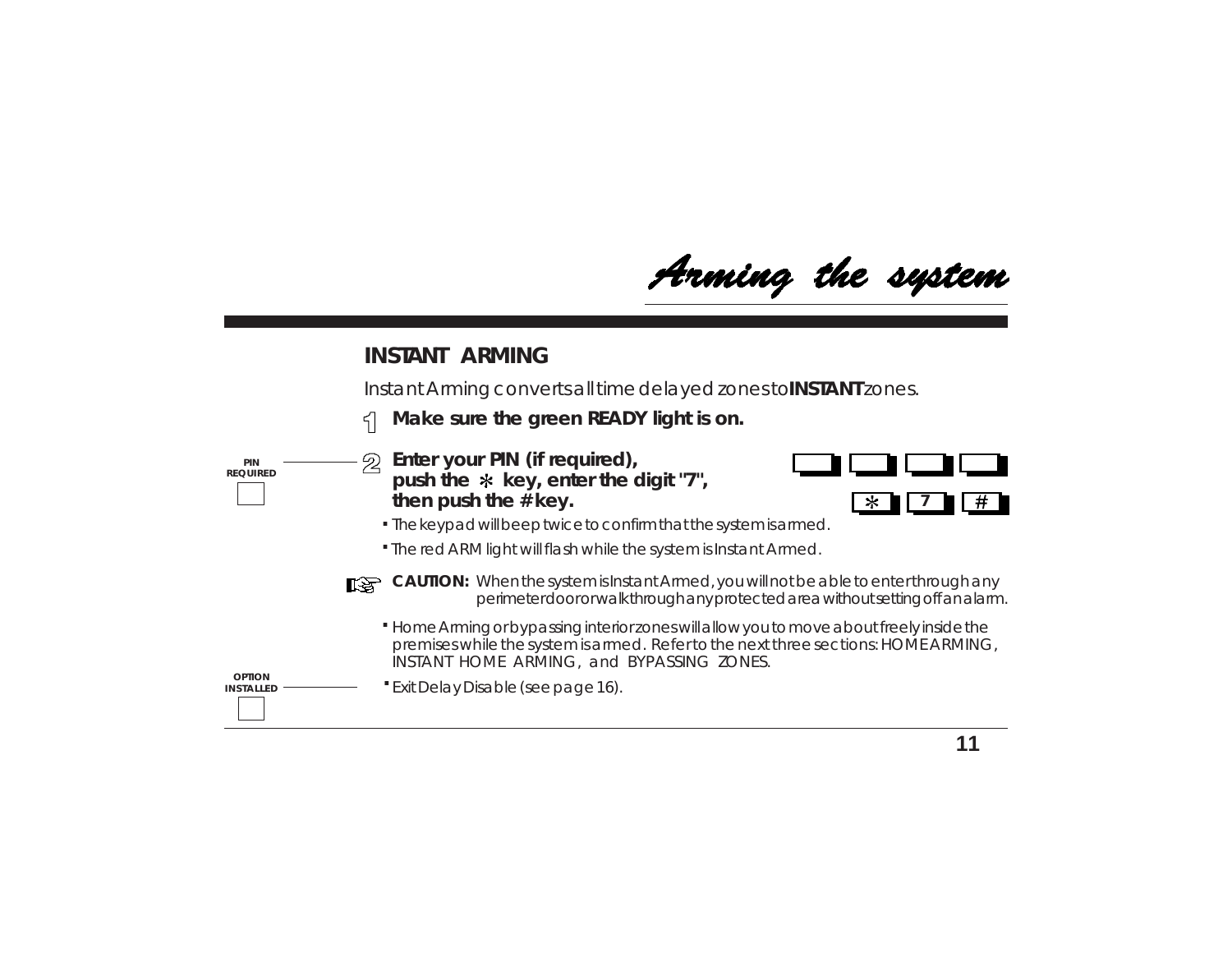Arming the system

### **HOME ARMING**

Home Arming arms perimeter zones, while bypassing interior zones.

 $\leq$ **Make sure the green READY light is on.**

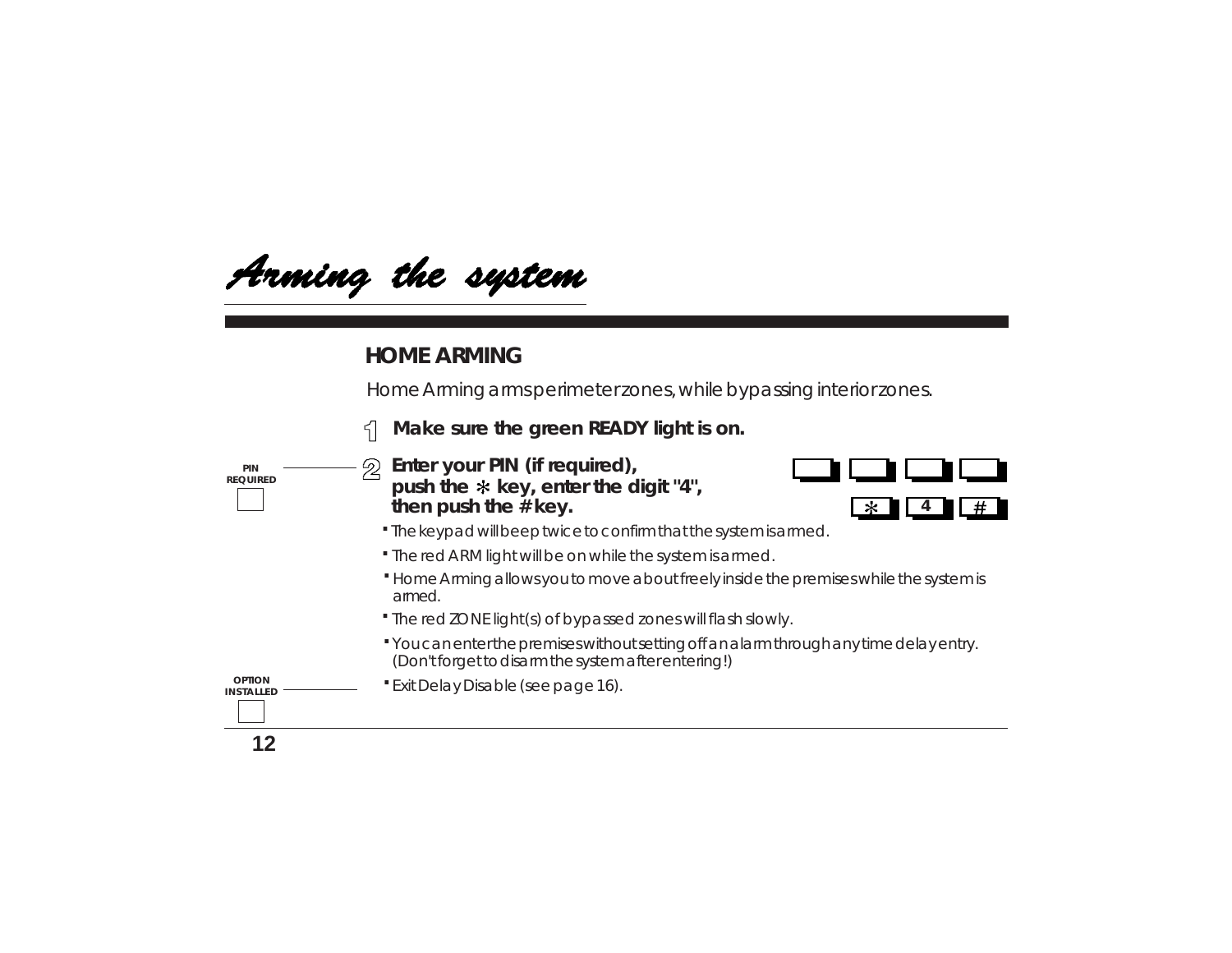Arming the system

### **INSTANT HOME ARMING**

Instant Home Arming arms the perimeter zones and bypasses interior zones. Entry time delays are converted to INSTANT.

**Make sure the green READY light is on.** 5





- The keypad will beep twice to confirm that the system **.** is armed.
- **.** The red ARM light will flash while the perimeter zones are Instant Armed.
- The red ZONE light(s) of bypassed zones will flash slowly. **.**



**CAUTION:** When the system is Instant Home Armed, you will not be able to enter through any perimeter door without setting off an alarm.

**OPTION INSTALLED** 

**PIN REQUIRED**

Exit Delay Disable (see page 16). **.**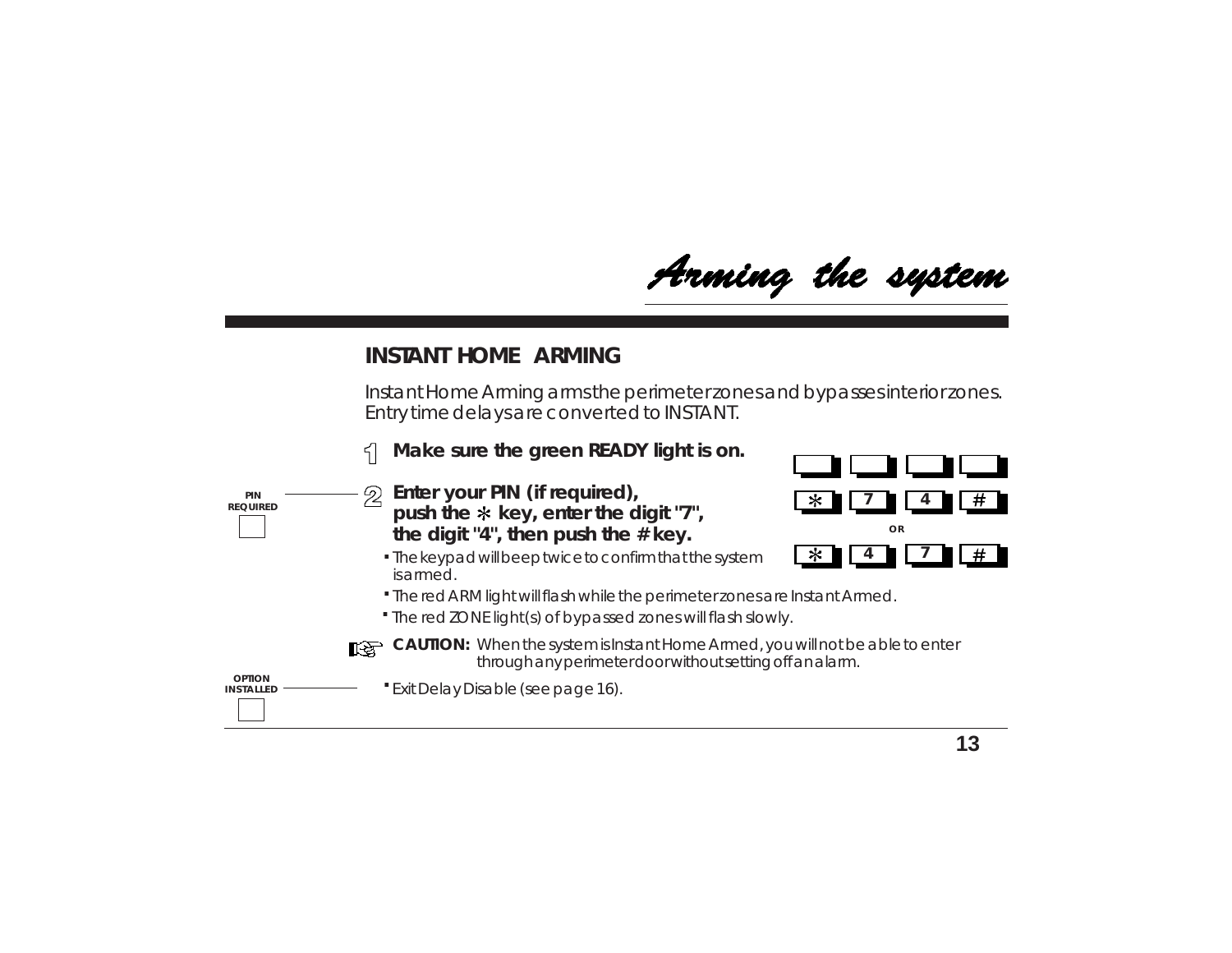<span id="page-13-0"></span>Arming the system

### **BYPASSING ZONES**

This procedure allows you to bypass one or more zones while your system is DISARMED<sup>1</sup>. (See NOTE pg. 15)



**NOTE:** System programming determines which PINs can bypass zones, also which zones can be bypassed. To learn if a zone can be bypassed, see the ZONE DESCRIP-TION LIST on page 37.

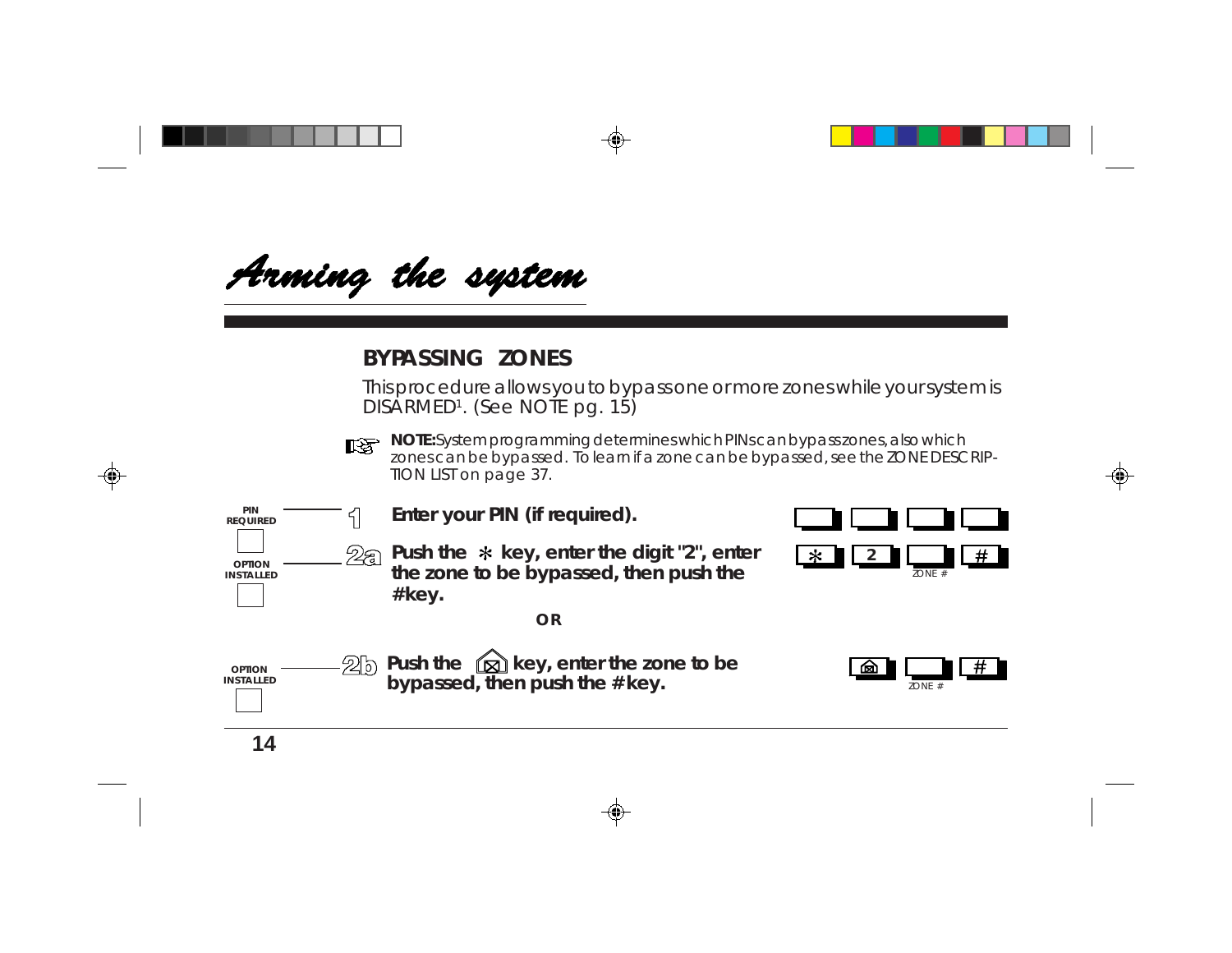Arming the system

To indicate that zones are bypassed, the zone LED for the bypassed zone will **.** flash slowly.

**1NOTE:** Zones can be also be bypassed by remote programming. When remote programming is used, the system can either be armed or disarmed.

- **.** The procedures for adding a bypass and removing a bypass are identical.
- **.** To remove a bypass:
- **Enter your PIN, push the \*key, enter the digit "2", enter the zone from which the bypass is to be removed, then push the # key.**

#### **OR**

**Enter your PIN, push the key, enter the zone from which the bypass is to be removed, then press the # key.**



**NOTE:** Disarming your alarm system **REMOVES** all bypasses.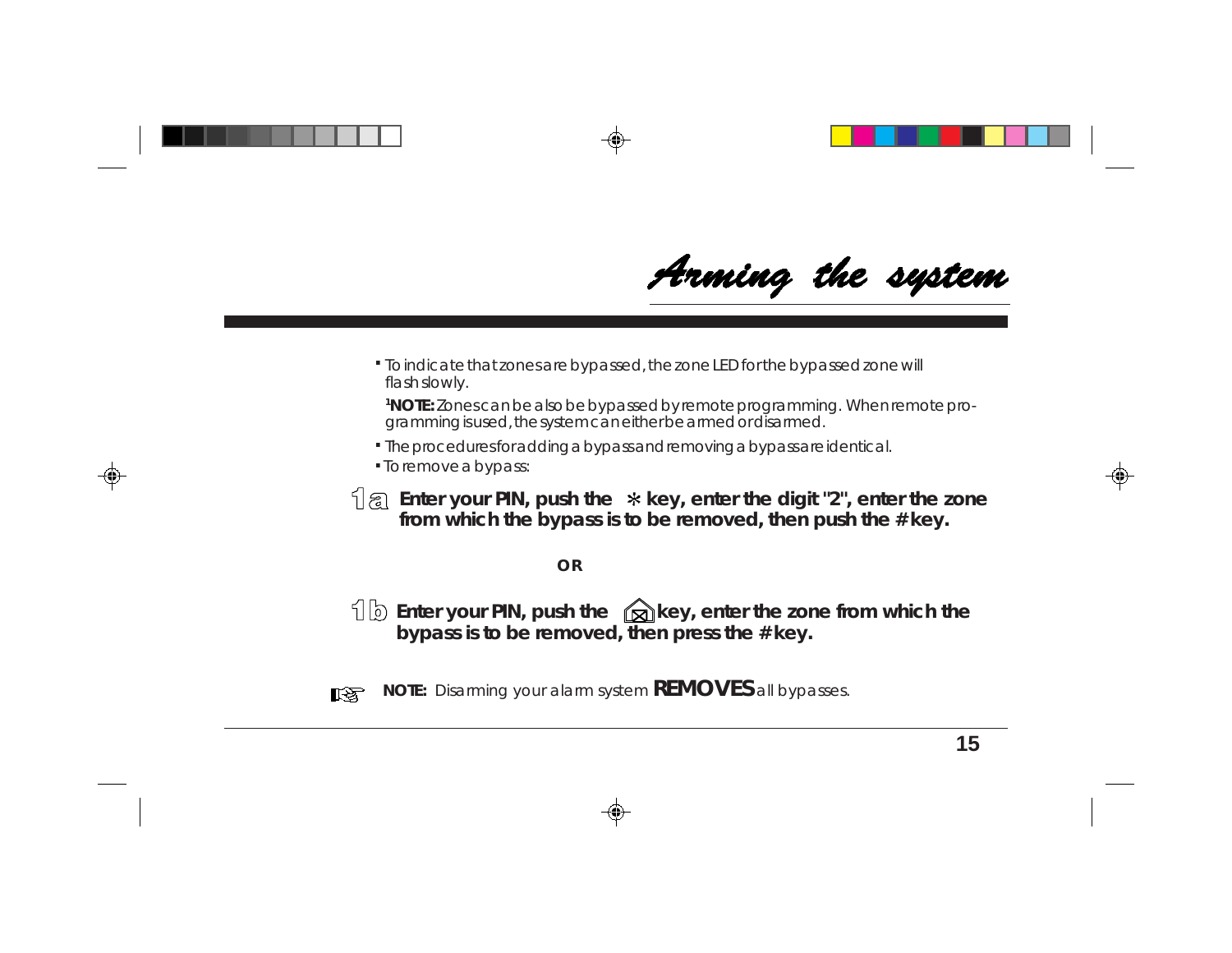<span id="page-15-0"></span>

Your alarm system has been programmed for one of the following two arming types:

#### **OPTION INSTALLED**

### **GOOF-PROOF ARMING**

If any zone other than a 24-hour zone is faulted (open window, malfunctioning sensor, etc.), your system will not arm. You will not be able to arm the system until the faulted zone is cleared or manually bypassed.



### **FORCE ARMING**

Any zone (except for 24-hour zones) that is violated during the EXIT DELAY time will automatically be bypassed until the system is disarmed. **Warning: bypassed zones are not protected**.



 $\mathbb{R}$ 

### **EXIT DELAY DISABLE**

If this option is installed, the exit delay will be eliminated when arming your system using Instant Arming (page 11), Home Arming (page 12), or Instant Home Arming (page 13).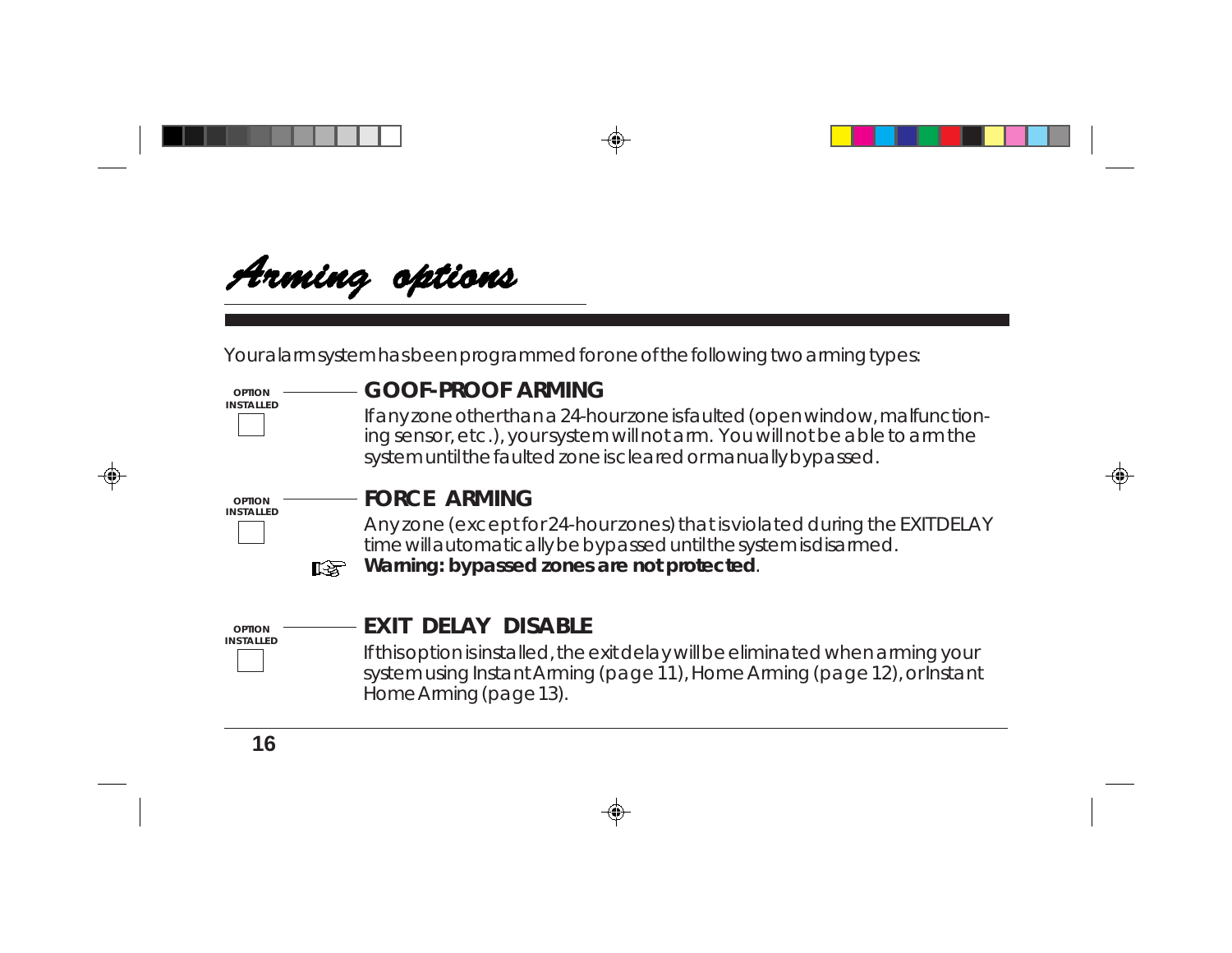Disarming the system

### **TO DISARM THE SYSTEM:**

## **INSTALLED PIN REQUIRED**

<span id="page-16-0"></span>**. OPTION**

#### **Enter only through a TIME DELAY door.**  $\mathcal{F}$

- If the ENTRY PRE-ALARM option is installed, the keypad will sound constantly until 10 seconds before the delay time expires (or the panel is disarmed), then beep rapidly for the last 10 seconds.
- **Enter your PIN within seconds and push the # key.**



#### **Make sure the red ARM light on the keypad goes off.**

- If the ARM light does not go off, wait for the keypad to beep five times, then enter your **.** PIN again.
- The keypad will beep twice to confirm that the system has been disarmed. **.**
- All bypasses are removed. **.**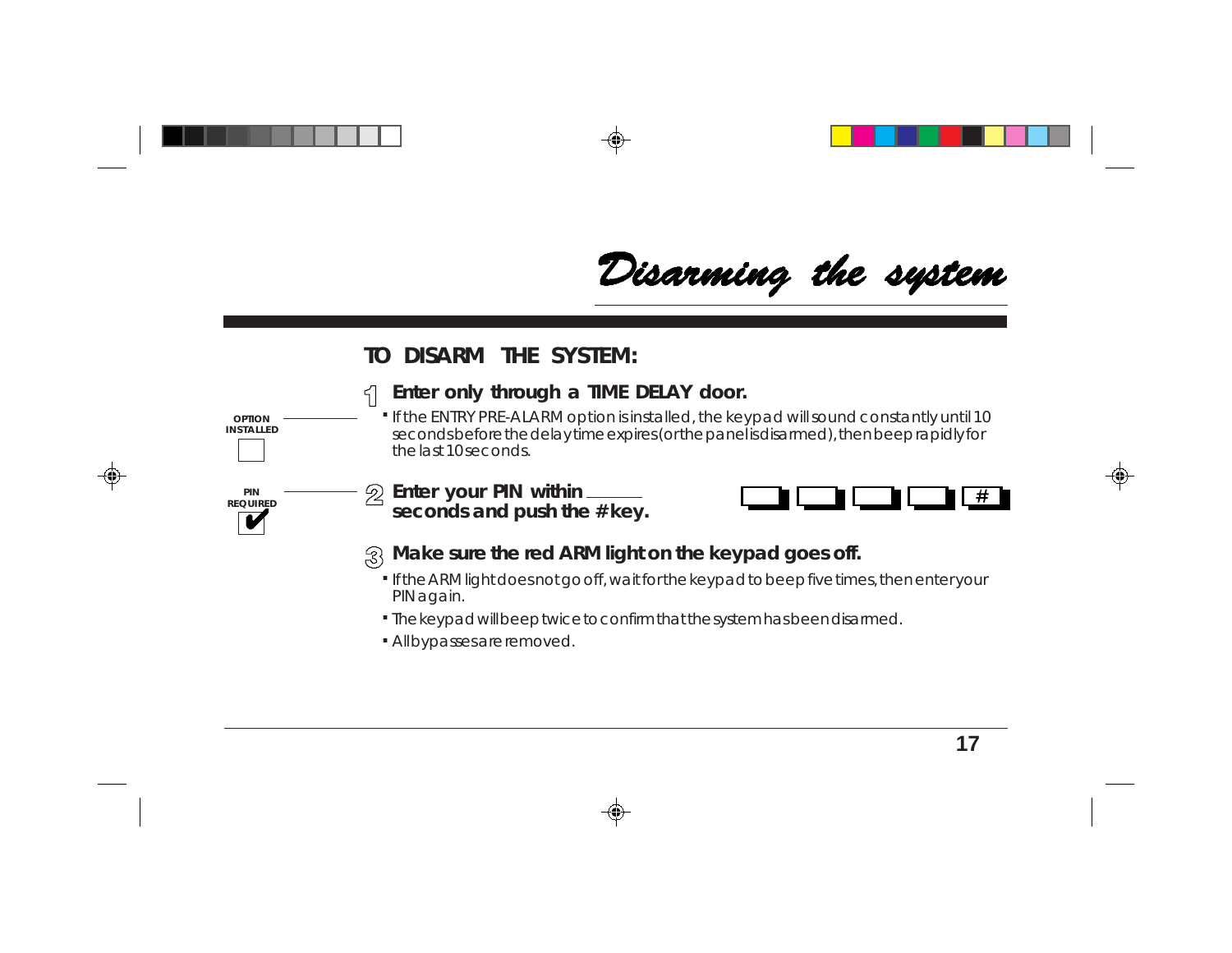<span id="page-17-0"></span>After an alarm

### **AFTER AN ALARM OCCURS:**

**Enter your PIN and push the # key.**



- This will silence the bell/siren and disarm the system. **.**
- The red ZONE lights on the keypad will flash fast to help you remember where the **.** violations occurred.
- **If this is a false alarm and no emergency response is needed, call our central station IMMEDIATELY at <b><sup>27</sup> cancel the alarm.**
	- Write down the number of the faulted zones to help us service you. **.**
- **Clear the alarm memory and red ZONE lights** by pushing the  $*$  key, entering the digit "1", **then pushing the # key.**



**PIN REQUIRED**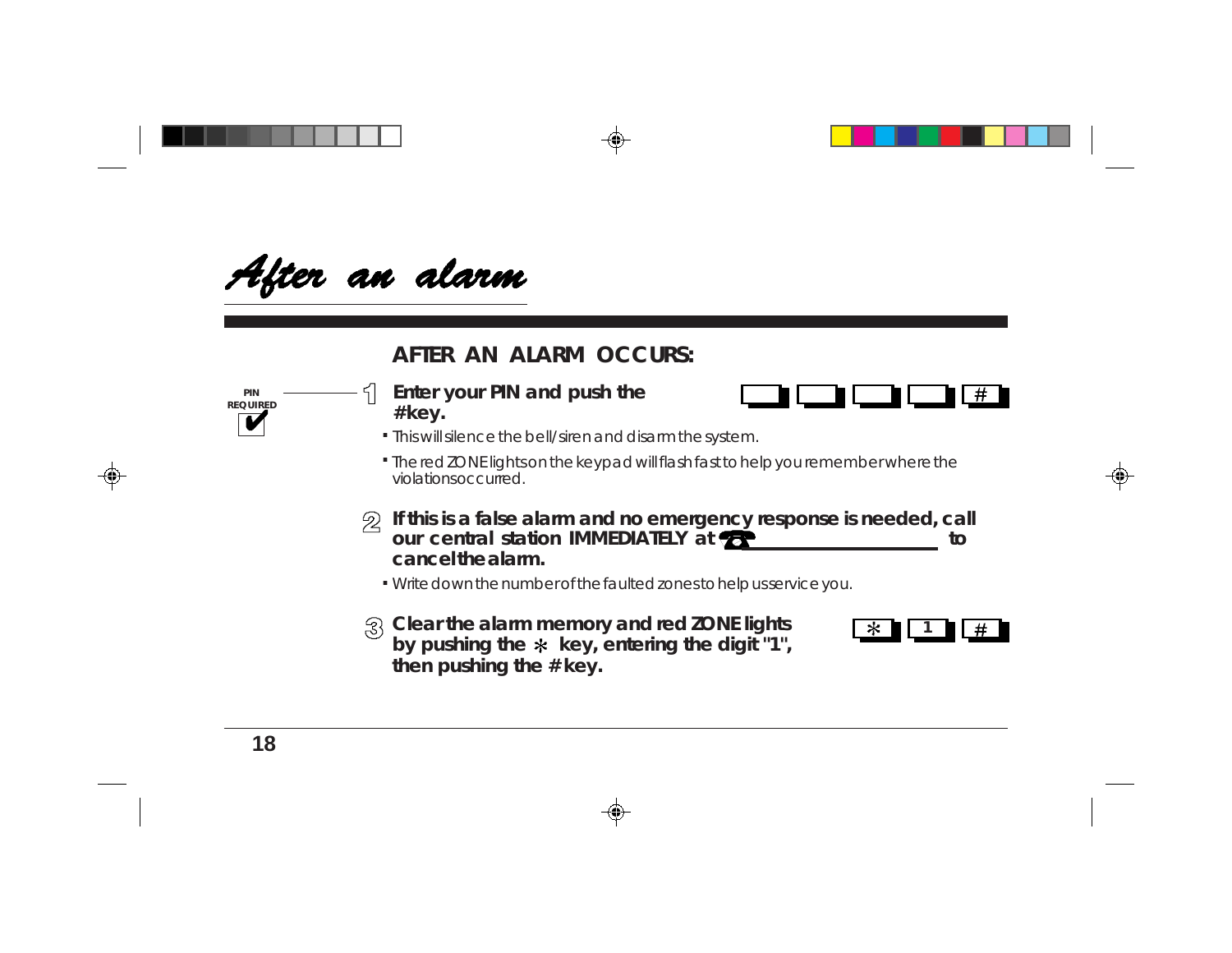

#### <span id="page-18-0"></span>**24-HOUR MONITORING** With this option installed, your alarm system will transmit alarm signals to our central station. **OPTION INSTALLED POLICE/PANIC KEY** When this option is installed, holding down the  $\widetilde{\hspace{0.1cm}}$  key for three seconds will trigger an alarm. The keypad will beep twice to confirm **OPTION INSTALLED**

the alarm condition.



**OPTION** ——————**DURESS ALARM** (Available on Systems 236i ONLY) Should an intruder force you to turn your security system on or off, you can send a silent DURESS signal to our central station by entering **User Code 6 -** a code designated exclusively for a DURESS signal. Your system will appear to be operating normally. There is no indication of an alarm condition.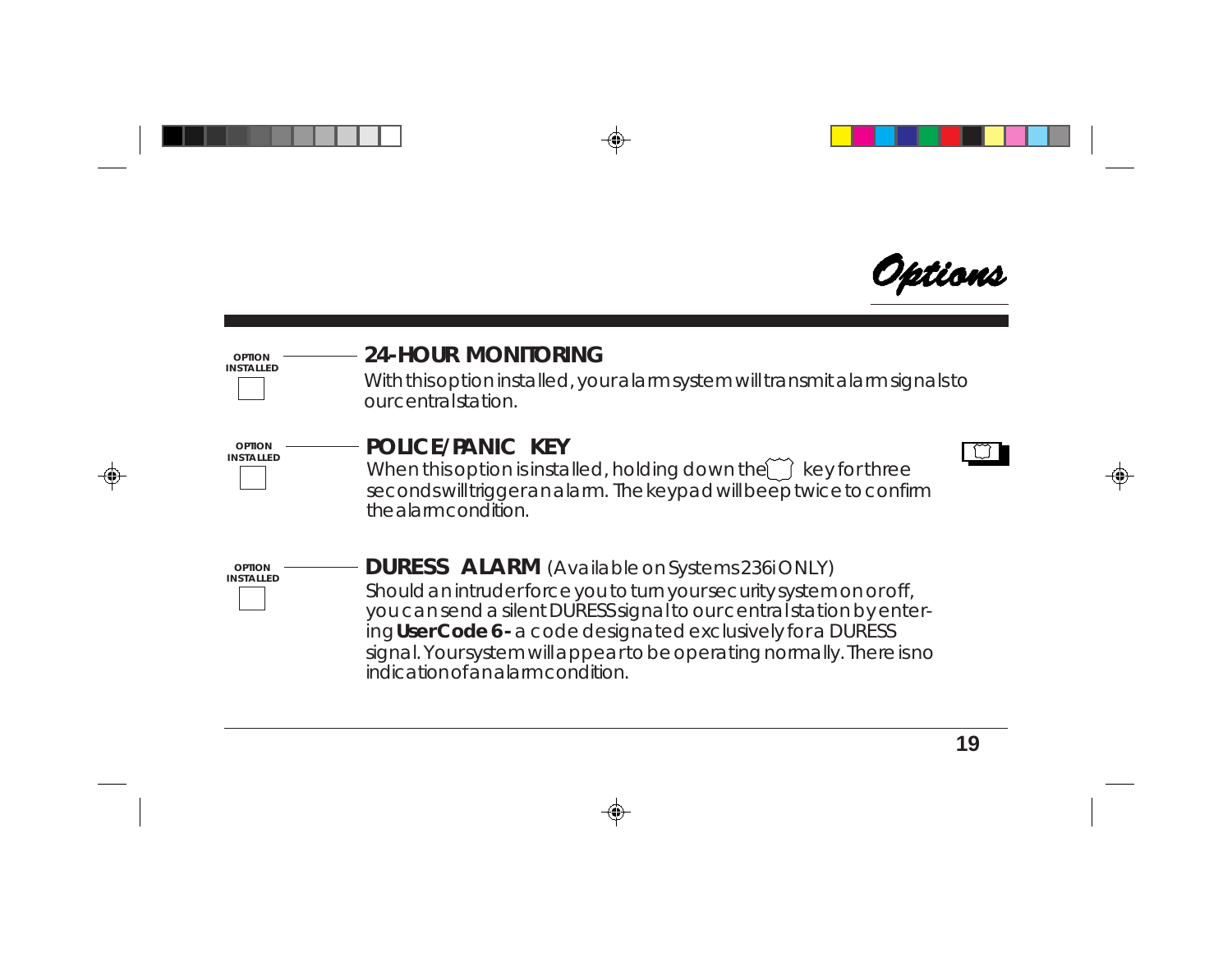<span id="page-19-0"></span>

### **CHANGING A SYSTEM 236 USER PIN**

User 1 can use his Master PIN to change the PINs of Users 1 - 6.

**MASTER PIN REQUIRED**

**Enter your Master PIN, push the key, enter the digit "0", then push the # key.**



- The READY, SERVICE, and ARM lights will flash slowly. **.**
- **Enter the User number (1 6), and push**  $\mathfrak{D}$ the  $#$  key.
- **Enter that User's new PIN and push the # key.**
	- The new PIN must be four digits long. **.**



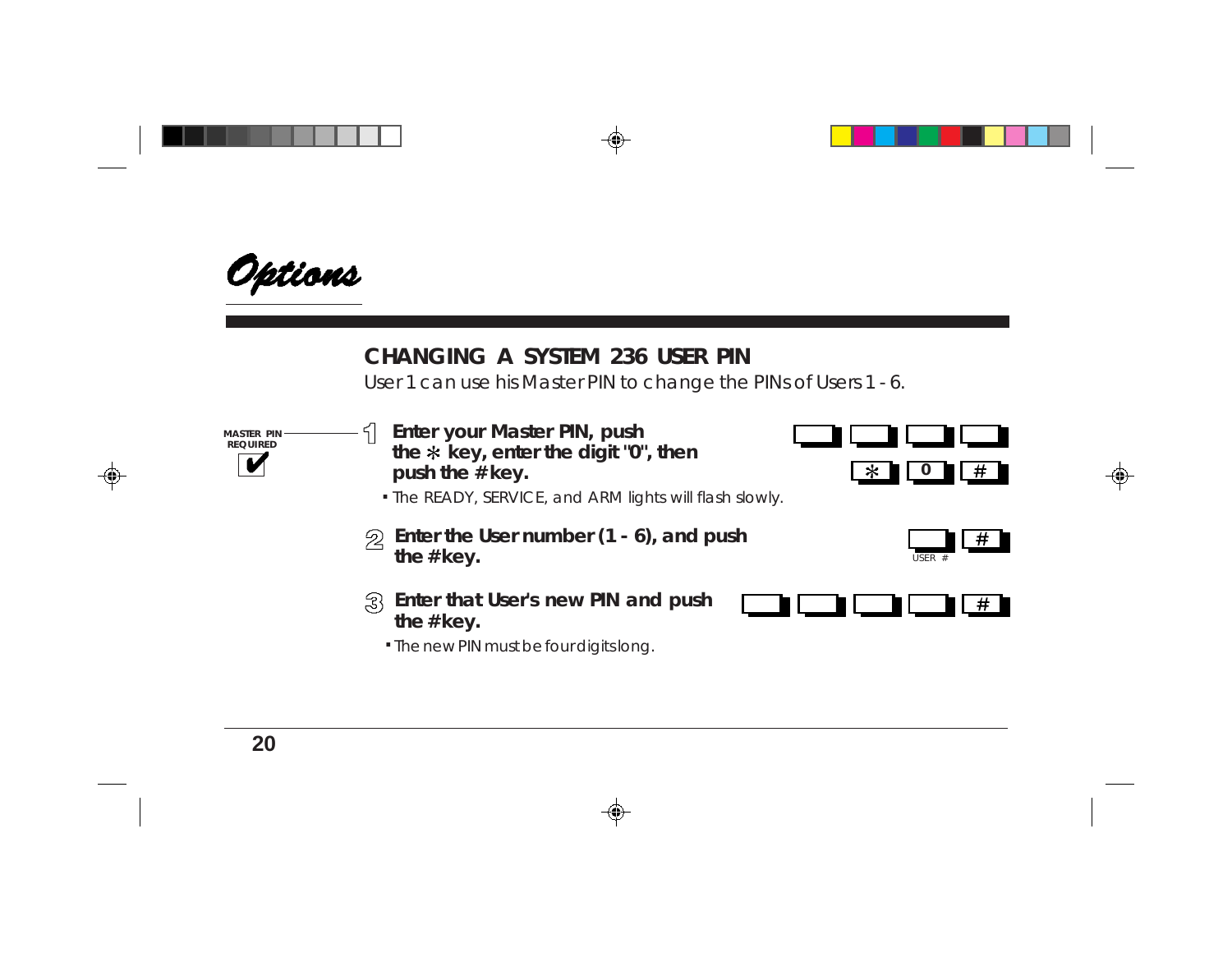

#### <span id="page-20-0"></span>**Enter the new PIN again and push the # key.**



- If the new PIN is accepted, the keypad will beep twice. If you make a mistake while **.** programming, or if the system rejects the new PIN, the keypad will beep five times. Try again.
- If no key is pressed for 5 minutes, the system will automatically exit the programming **.** mode.
- **Exit the programming mode by pushing the key, then the # key.**



### **Make sure the new PIN works.**

After leaving the programming mode, Arm and Disarm your system to ensure that the new PIN functions properly.

### **DELETING A SYSTEM 236 USER PIN**

User 1 can use his Master PIN to delete the PINs of Users 2 - 6. Follow steps 1 through 4 for Changing a User PIN. In steps 3 and 4 enter four zeros in place of a new PIN.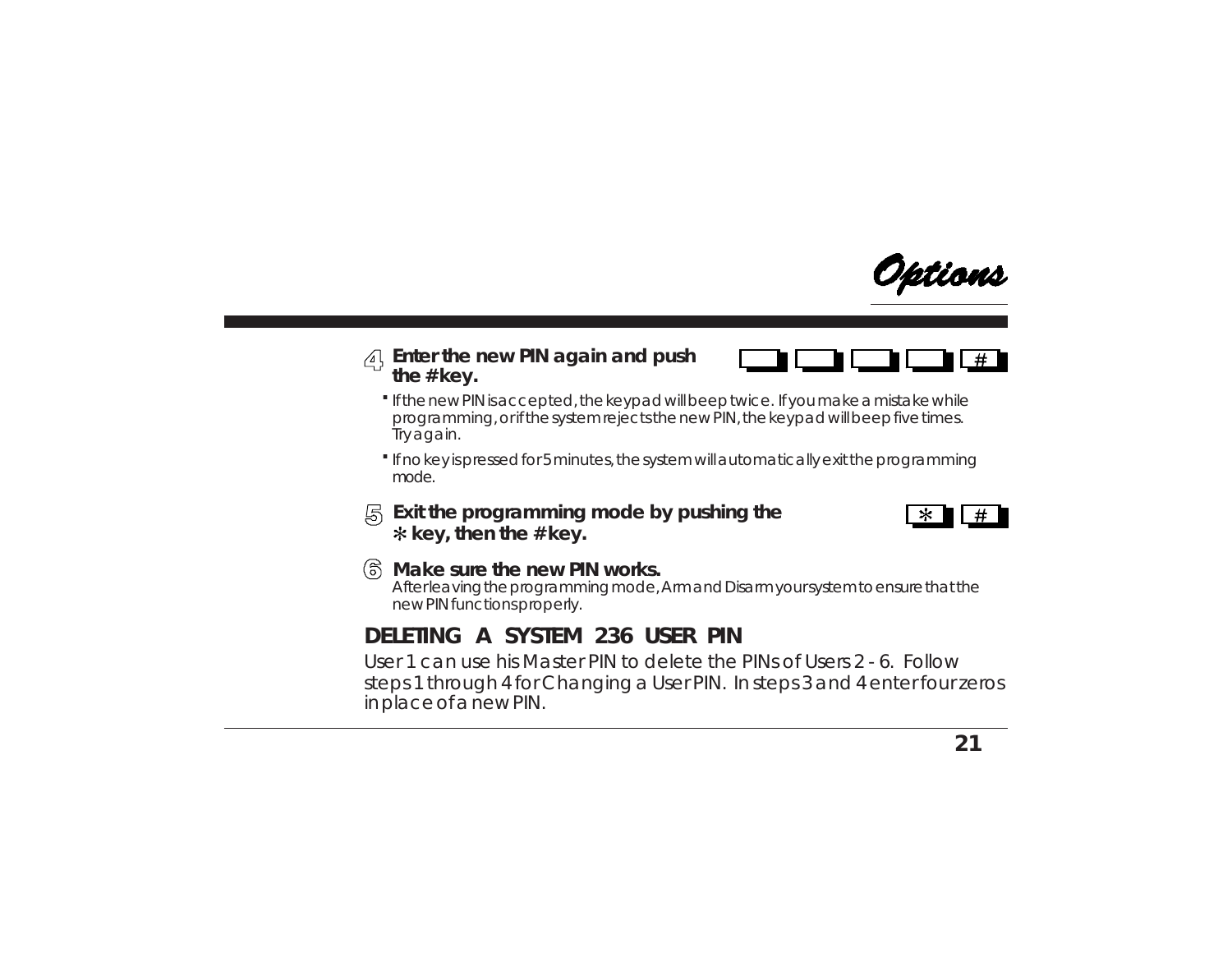<span id="page-21-0"></span>

**OPTION INSTALLED**

## **RESETTING SMOKE DETECTORS**

When a smoke detector is triggered, the red ZONE light of the zone where it's located will come on, and the bell/siren will sound.

**Before you do anything else, evacuate the building. Don't go back inside until you are sure it's safe.** When it's safe to do so, you can reset the smoke detectors by doing the following:

Push the  $*$  key, enter the digit "6", **the digit "2", and push the # key.**



**OPTION INSTALLED** 

### **STANDBY BATTERY**

Should there be a loss of AC power, the green POWER light on the keypad will go out, and your alarm system will switch to its standby battery. If an AC power failure lasts for more than 15 minutes, the system will send a signal to the central station (if programmed to do so).

**. The standby battery should be replaced every four to six years** with a rechargeable 12 V 6.5 Ah sealed lead-acid battery (such as C&K Model 1265).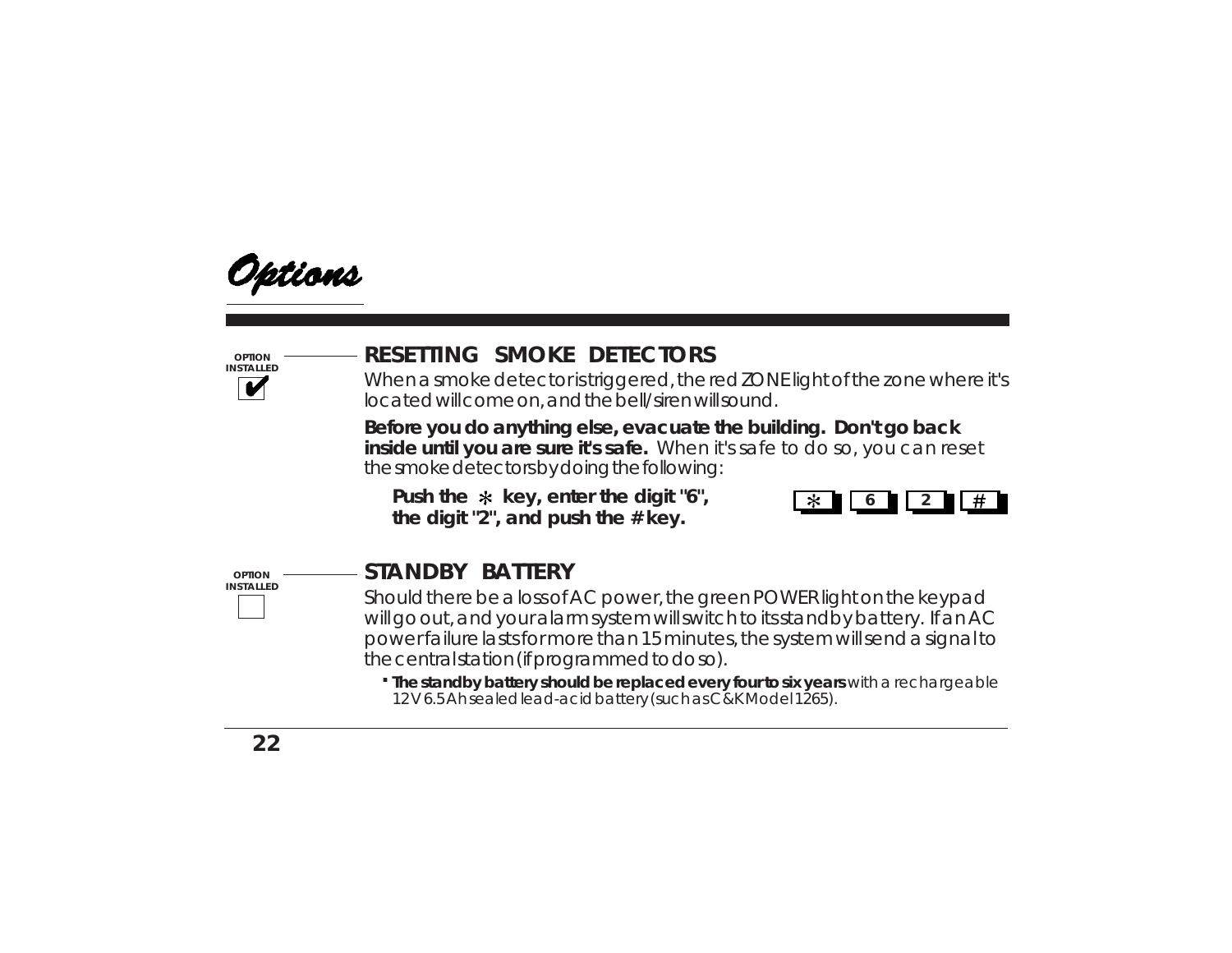

<span id="page-22-0"></span>**OPTION INSTALLED**

### **DOOR CHIME**

When this option is installed, the keypad will beep for two seconds each time a designated zone is faulted.

To turn the door chime on and off (for all keypads installed):

Push the  $*$  key, enter the digit "5", **then push the # key.**



### **KEYPAD TONE DISABLE**

You can disable the sounds the keypad makes for a variety of functions. These functions include: KEYPAD FEEDBACK (the keypad beeps everytime you press a key), EXIT PRE-ALARM tone (exit delay countdown), ENTRY PRE-ALARM tone (entry time delay countdown), and CONFIRMATION/ERROR tones (see pg. 6).

To turn the KEYPAD FEEDBACK on and off:

**Push the key, enter the digit "5", the digit "1", and push the # key.**

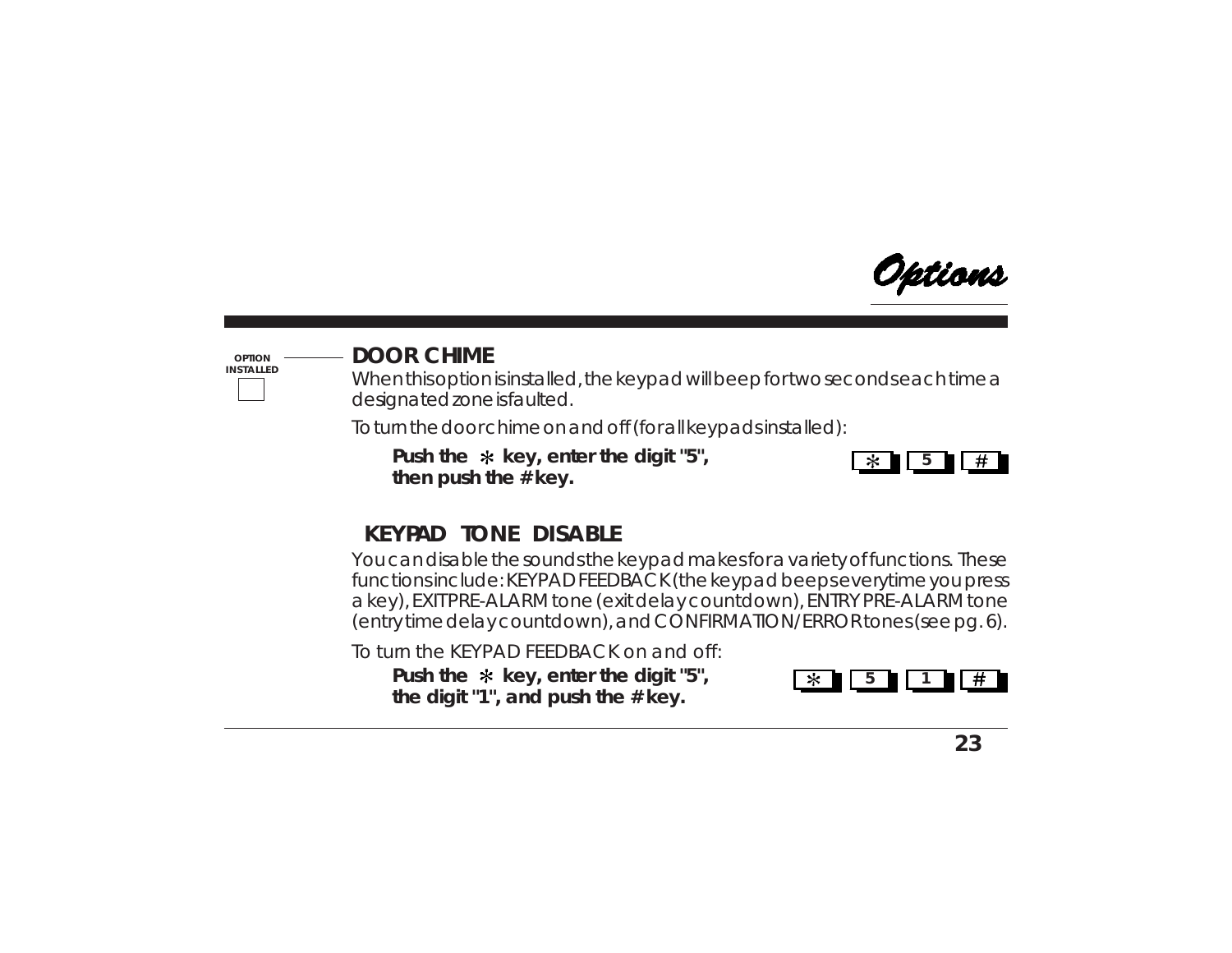

### **KEYPAD TONE DISABLE** (Continued)

To turn the ENTRY/EXIT PRE-ALARM tones (entry/exit delay countdown) on and off:

**Push the \* key, enter the digit "5", the digit "2", and push the # key.**



To turn the CONFIRMATION/ERROR tones on and off:

**Push the \* key, enter the digit "5", the digit "4", and push the # key.**

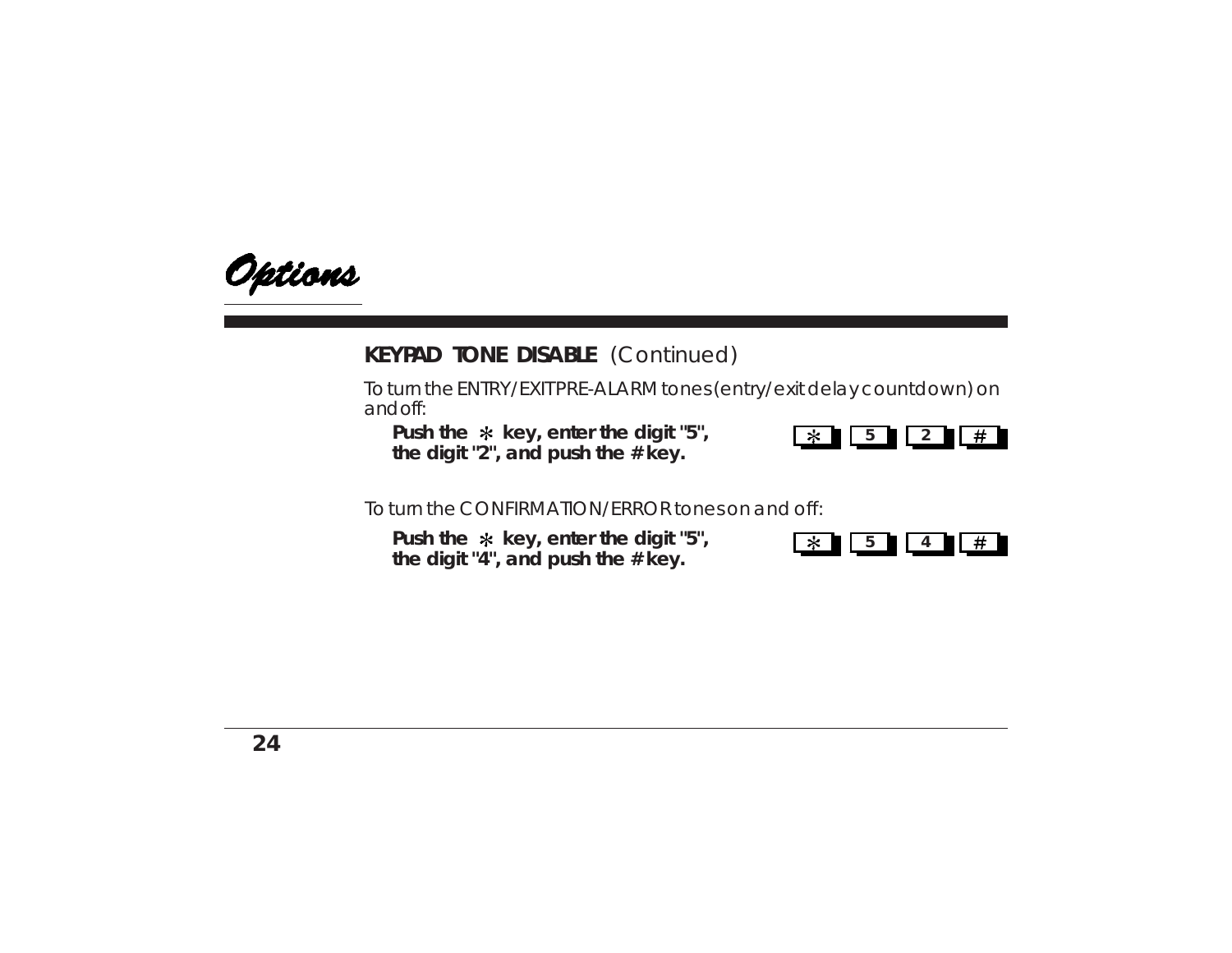Testing your system

### <span id="page-24-0"></span>**LOCAL SYSTEM TEST**

This option allows on-site testing of each zone in your system.

To initiate the LOCAL SYSTEM TEST:



**Enter your PIN (if required),** push the  $*$  key, enter the digit "6", **the digit "0", then push the # key.**



- Once the keypad lights go out, the system will be **.** ready for testing. Walk through the areas protected by motion sensors; open and close protected doors and windows. Each time a zone is faulted, its corresponding red ZONE light on the keypad will begin flashing, and the keypad will chime.
- $\cdot$  To exit the system test, push any key.



**WARNING:** Your alarm system will not report alarms during the LOCAL SYSTEM TEST.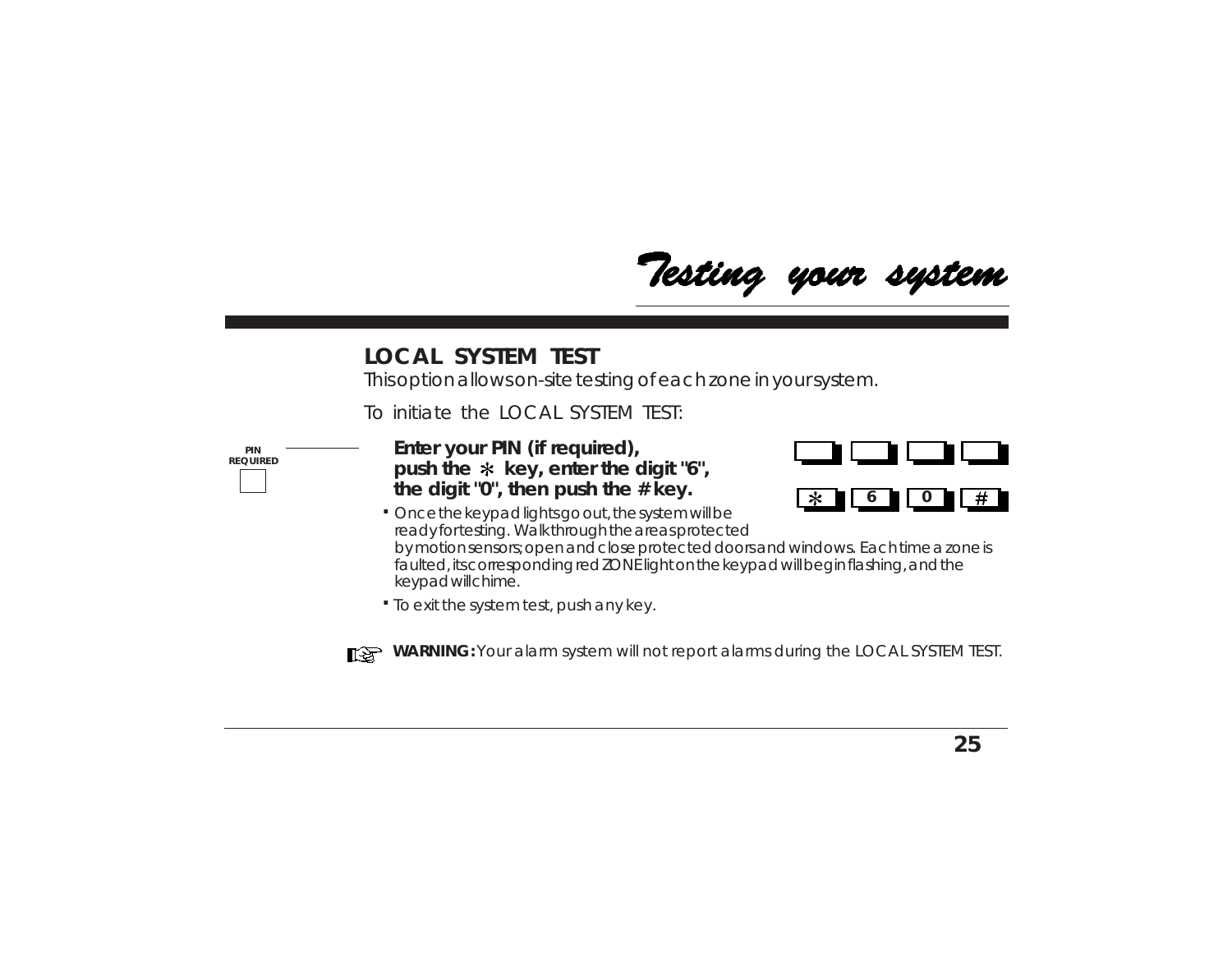

| <b>OPTION</b><br><b>INSTALLED</b> | STANDBY BATTERY TEST<br>Your alarm system can be programmed to automatically test its stand by<br>battery every 24 hours. During the test, AC power is turned off in order to<br>monitor the battery underload. |  |  |  |  |  |  |
|-----------------------------------|-----------------------------------------------------------------------------------------------------------------------------------------------------------------------------------------------------------------|--|--|--|--|--|--|
|                                   | . To manually test the standby battery, push the<br>$*$ key, enter the digit "6", the digit "4", then push<br>the $#$ key.                                                                                      |  |  |  |  |  |  |
|                                   | . The standby battery test takes 2 minutes. During the test, the POWER light will be off.                                                                                                                       |  |  |  |  |  |  |
|                                   | · If the battery is okay, the keypad will beep twice.<br>If the battery is low or dead, the POWER light will flash slowly, the SERVICE light will be<br>onsteady, and the keypad will beep five times.          |  |  |  |  |  |  |
| <b>OPTION</b><br><b>INSTALLED</b> |                                                                                                                                                                                                                 |  |  |  |  |  |  |
|                                   | <b>BELL/SIREN TEST</b>                                                                                                                                                                                          |  |  |  |  |  |  |
| PIN<br><b>REQUIRED</b>            | To test the bells/sirens in your security system:<br>Enter your PIN (if required), push the $*$ key, enter the digit "6", the<br>digit "3", then push the # key.                                                |  |  |  |  |  |  |
|                                   | • The bell/siren and keypads will sound for 3 seconds.                                                                                                                                                          |  |  |  |  |  |  |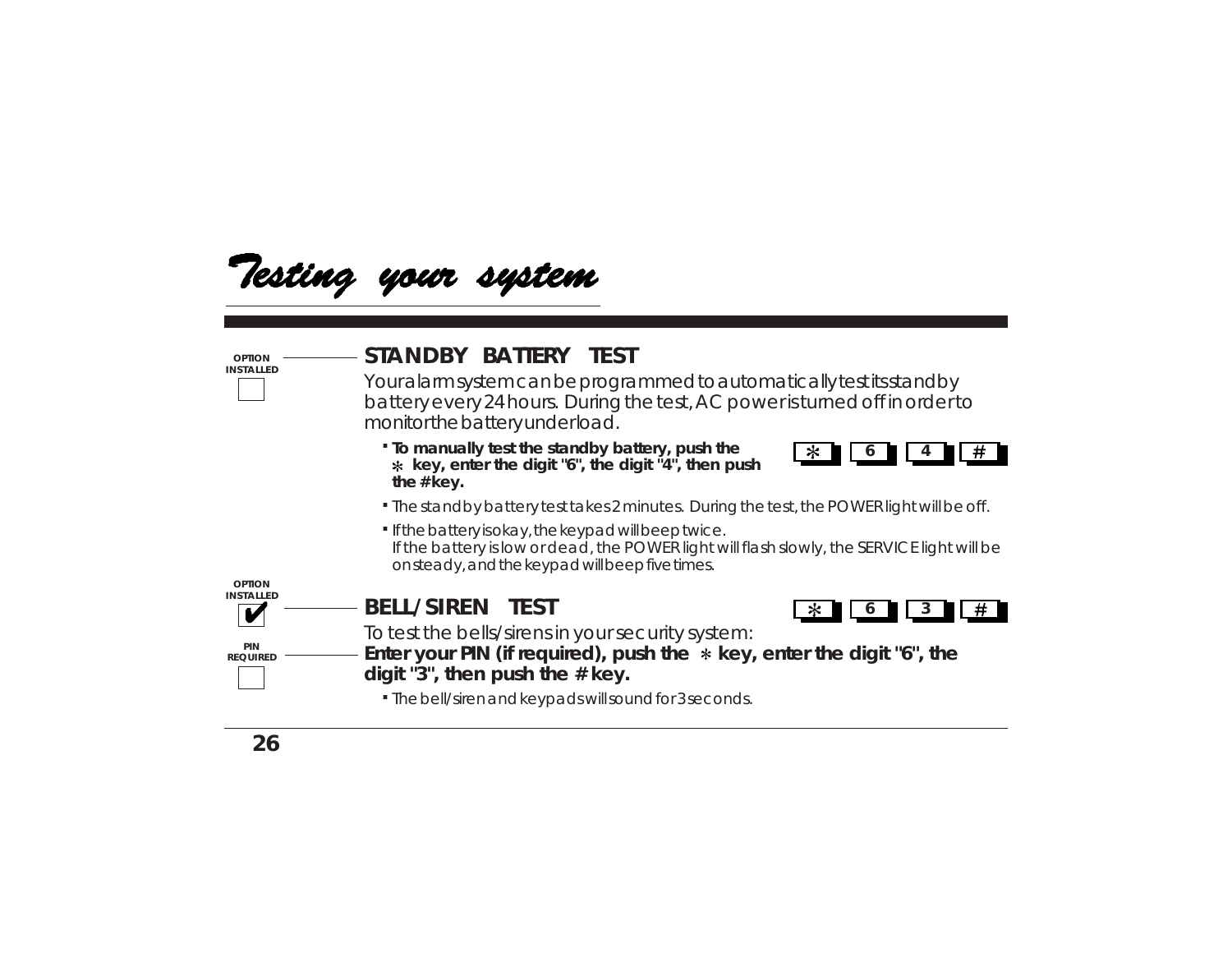Testing your system

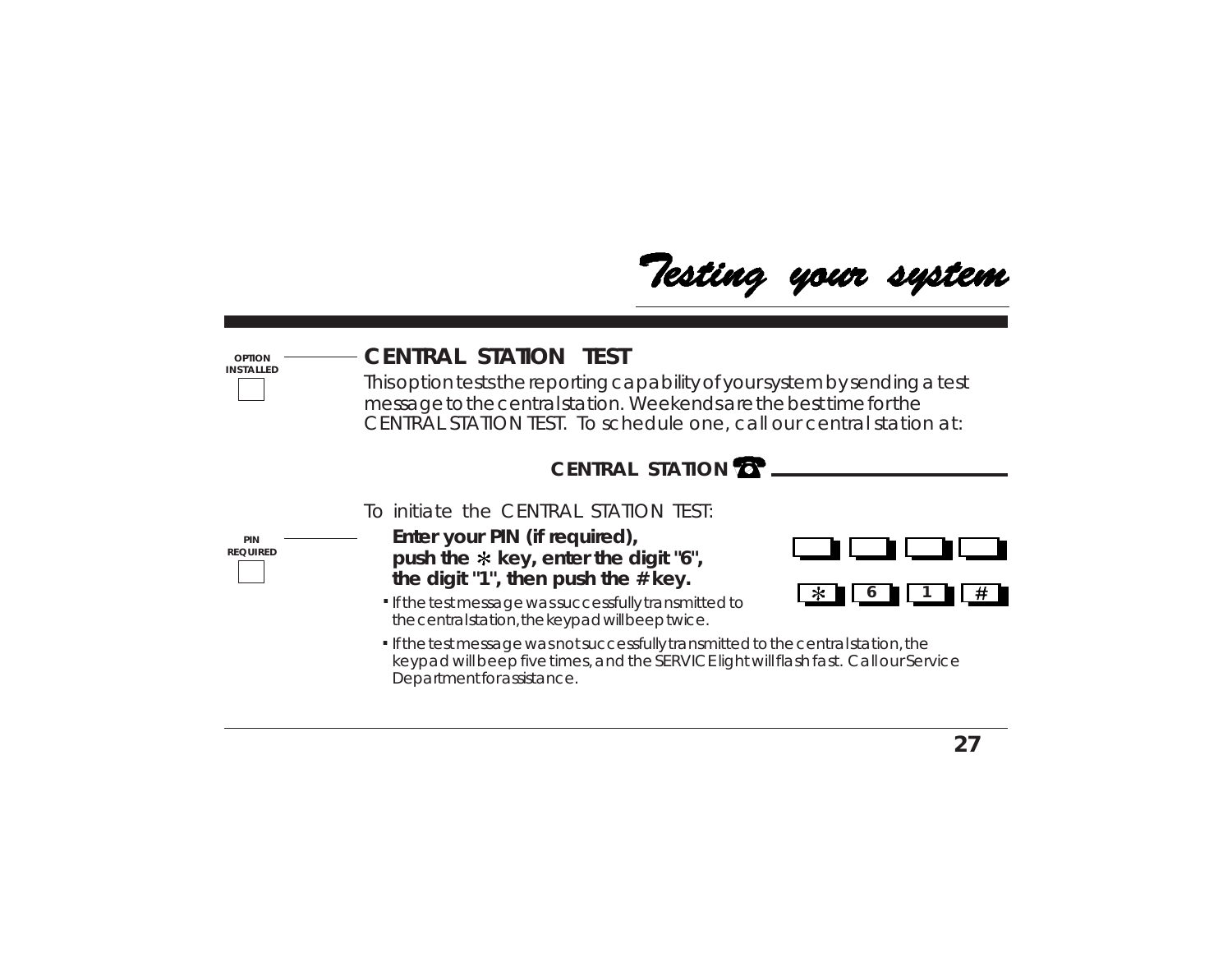<span id="page-27-0"></span>Telephone trouble

### **IF YOU HAVE TELEPHONE TROUBLE:**

First, unplug the control panel from its telephone jack to determine if the alarm system is causing the trouble.

The phone jack is located .

If the trouble goes away when you unplug the control, callus for service. If you still have telephone trouble after unplugging the alarm system, plug the system back in, then call your **telephone company**.



**NOTE:** If your telephone system is serviced, make sure to test your alarm system to insure that it has not been disconnected from the telephone network.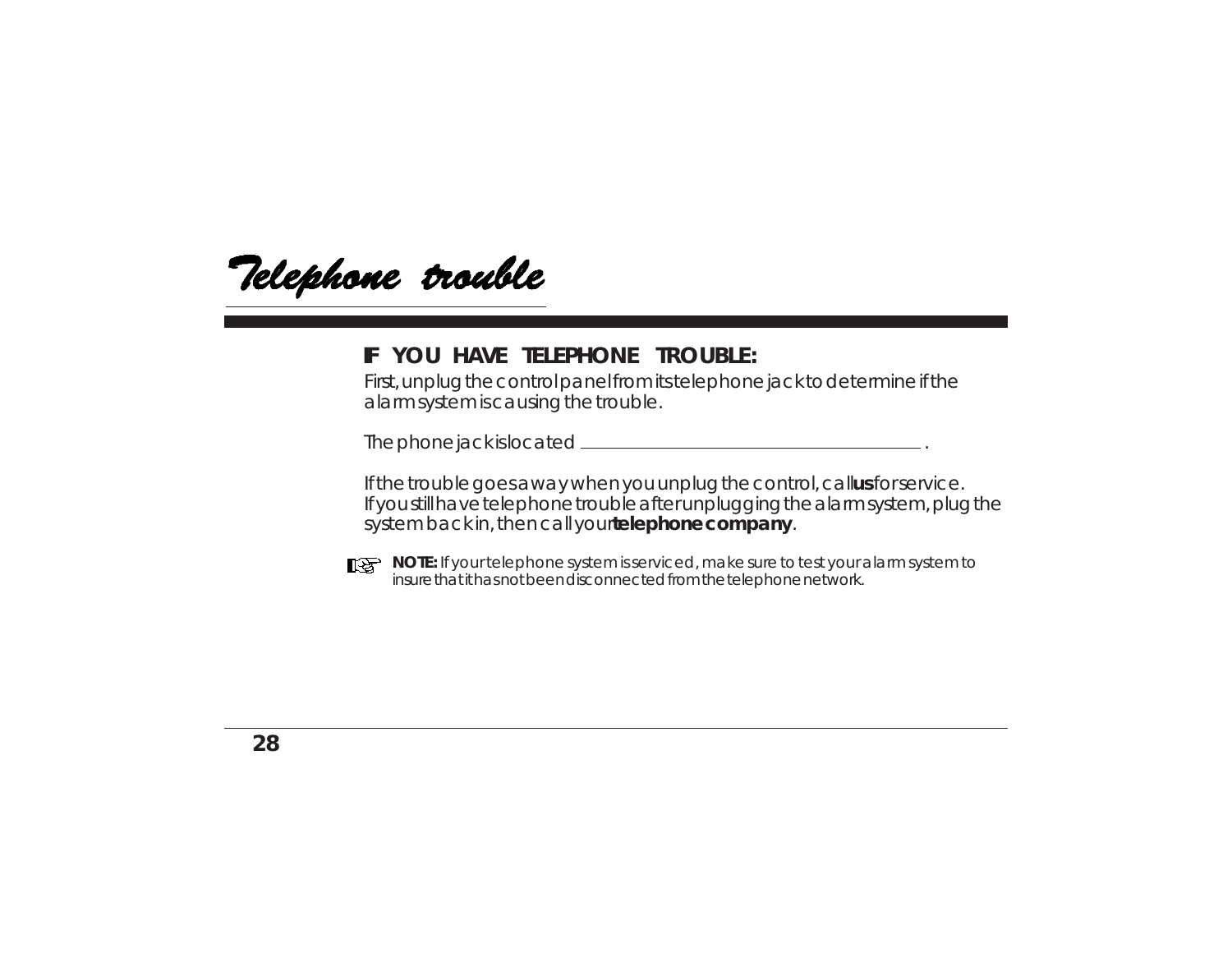## Smoke detector placement

<span id="page-28-0"></span>We subscribe to the recommendations for the number and placement of smoke and/or heat detectors found in the National Fire Protection Association's *Standard #72, Chapter 2* (N.F.P.A. Batterymarch Park, Quincy, MA 02269). For the best early warning, fire detection devices should be installed in all rooms and areas of the premises. A smoke detector should be installed in each separate sleeping area, in the vicinity of bedrooms. (In new construction, a smoke detector shall be installed in each seperate sleeping room.) Heat or smoke detectors should be installed in living rooms, closets, utility and storage rooms, basements, and attached garages.

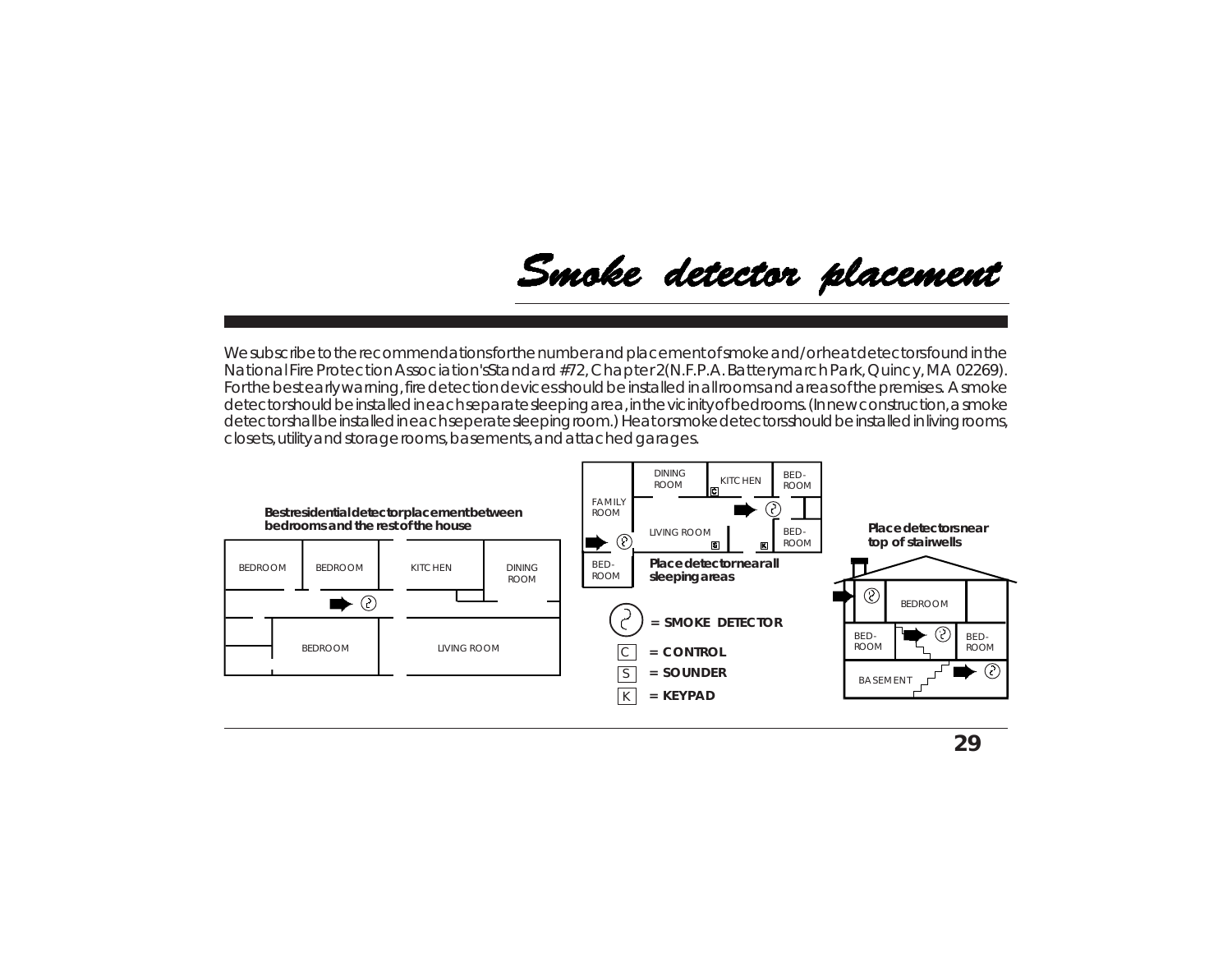<span id="page-29-0"></span>

Every household should establish and regularly practice an escape plan in the event of a fire. The following steps, recommended by the National Fire Protection Association, can be used as a guide in developing your own emergency plan.

- **. .** Plan on your detector or alarm system sounders waking all occupants.
- **.** Determine two means of escape from each room, especially the bedrooms, since most fires occur at night when everyone is asleep. One escape path should lead to a door that permits normal exit from the house. The other may be an easily opened window (used if the primary escape path is blocked).
- **.** Sketch a floor plan, showing doors, windows, stairs, and rooftops that can be used for escape. Indicate escape routes for each room (see examples below). Post copies of the sketch in each room. Remember to keep all escape routes free from obstruction.
- **Keep all bedroom doors shut while the occupants are asleep.** This will prevent deadly smoke from entering the rooms while you escape.



- Establish a meeting place outdoors, away from the house, where everyone can gather and account for those missing. Choose someone to notify the authorities. Choose someone to ensure that nobody returns to the house. **Many die going back inside**.
- Escape quickly. But don't panic. **.**
- Before you open a door, check to see if it's hot. If it is hot, don't **.** open it. Use an alternate escape route. Even if the door is cool, use your shoulder to open it cautiously. Be ready to slam it closed if heat or smoke rushes in.
- When moving through a smoky area, stay as close to the floor as **.** possible. Crawl and hold your breath.

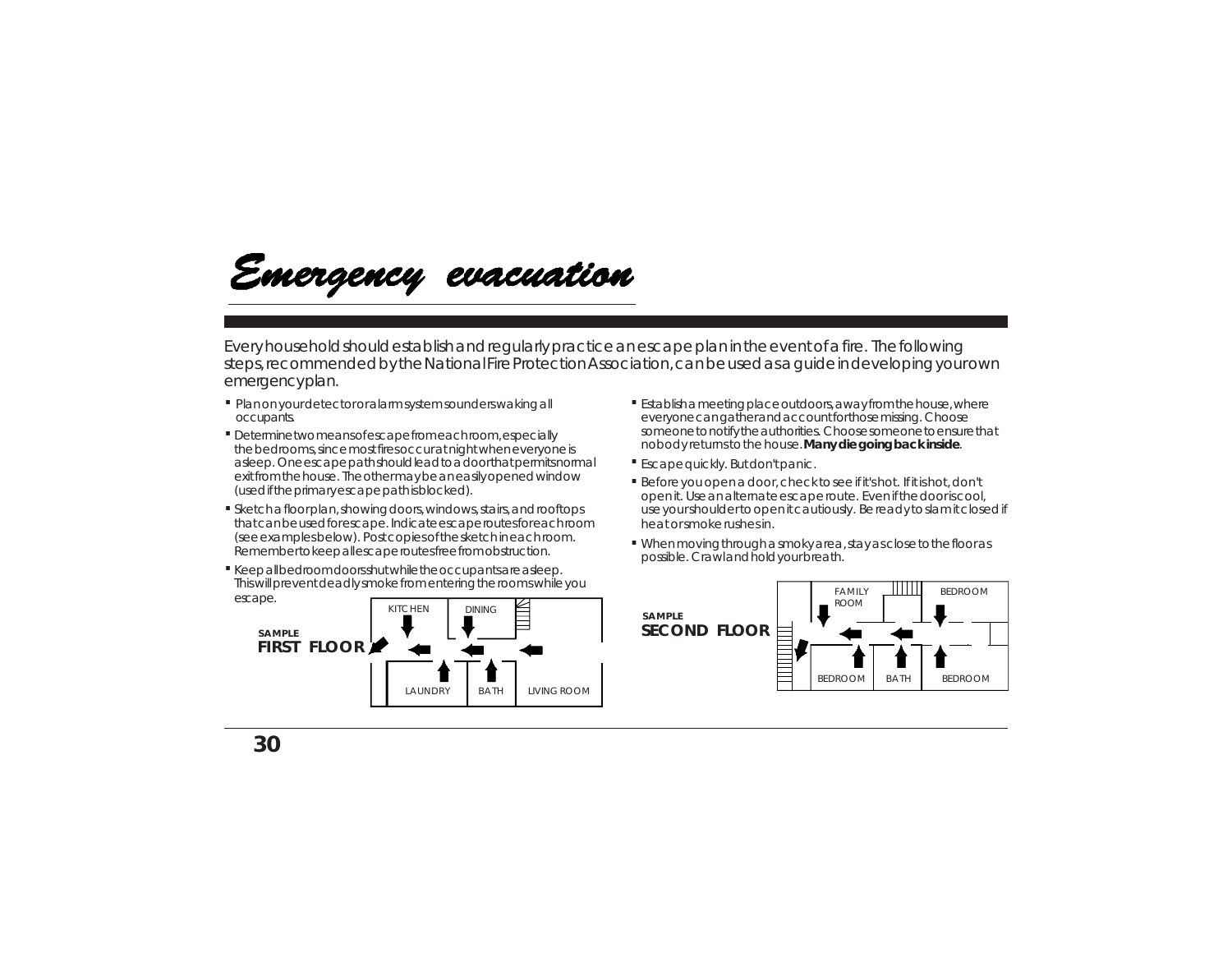

#### <span id="page-30-0"></span>**ALARM**

A condition that occurs when the detection devices in a zone are triggered after the system is armed.

#### **ALARM MEMORY**

Alarm conditions are stored in memory until cleared.

#### **BYPASS**

To take a zone out of the circuit. Bypassing malfunctioning zones allows the rest of the system to be armed. Bypassing interior zones allows freedom of movement inside the premises, while leaving outer zones armed. Bypassed zones are not protected.

#### **CENTRAL STATION**

The office that the alarm system calls when there is an alarm. Signals sent to the central station contain information about the nature of the alarm condition, allowing the dispatcher on duty to appropriately respond.

#### **ENTRY DELAY**

The time you have to enter the premises through a designated DELAY DOOR and disarm the panel (before an alarm occurs). The delay time is programmable from 10 seconds to 150 seconds. [Note: if this option is programmed for *Long Delay*, the delay time will be doubled (from 20 to 300 seconds).]

#### **EXIT DELAY**

Once the system is armed, the time you have to exit the premises through a DELAY DOOR (before an alarm occurs). The delay time is programmable from 10 seconds to 150 seconds.

#### **FAULT**

A trouble condition that occurs when the detection devices in a zone are violated or mafunctioning while the system is disarmed.

#### **GRADE "A"**

System that provides supervision of the transmitter or initiating devices (i.e., detection devices and wiring).

#### **PERSONAL IDENTIFICATION NUMBER (PIN)**

The combination used to arm and disarm the control panel, and to access any of the special functions that require a combination. PIN numbers must be four digits long.

#### **ZONE**

One of the protected areas in your premises.

#### **24-HOUR ZONE**

A zone that is always active, whether the system itself is armed or disarmed. FIRE, POLICE, and EMERGENCY zones are usually 24-hour zones. Alarm conditions on these zones are cleared by entering a valid PIN number.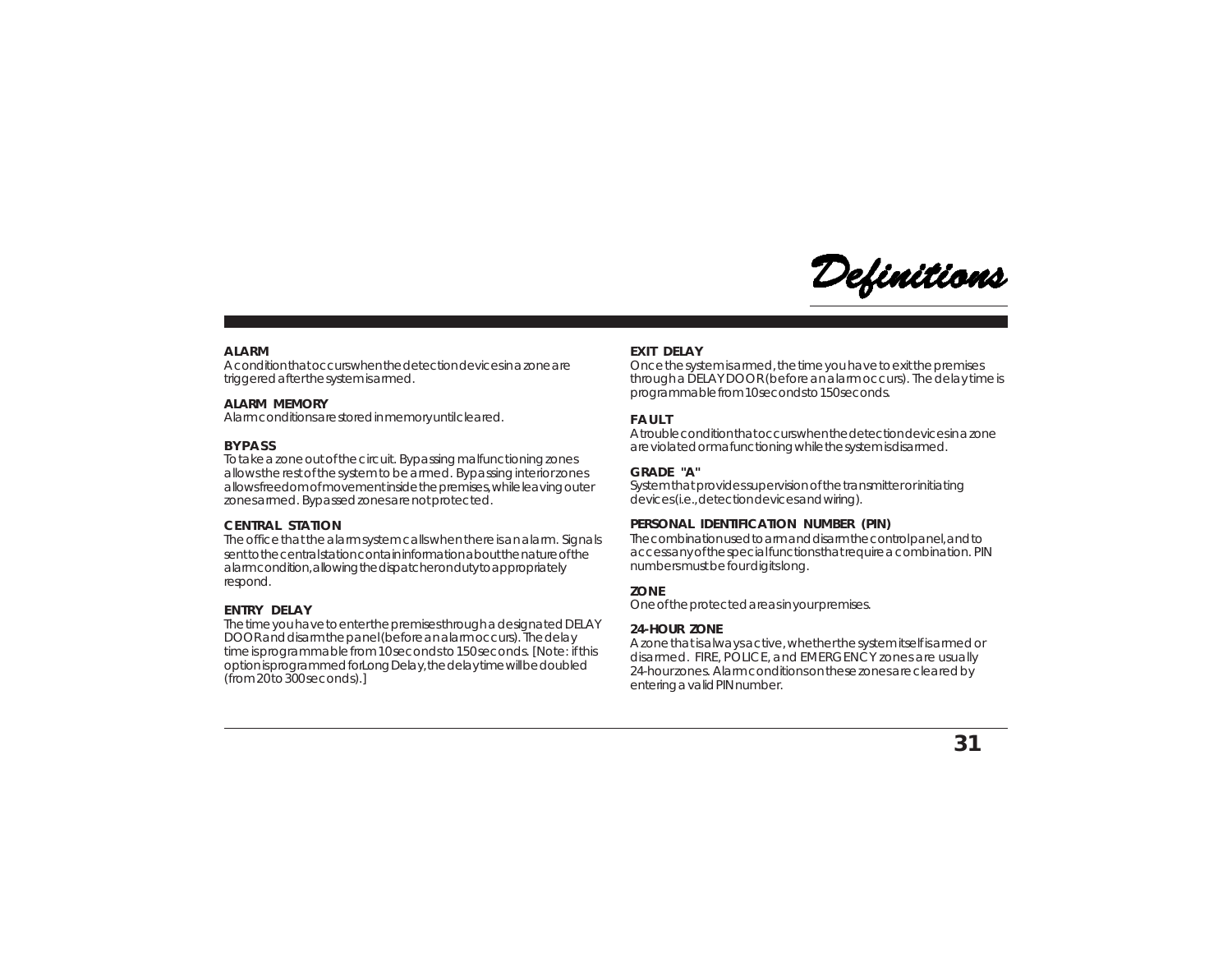<span id="page-31-0"></span>

### **THE LIMITATIONS OF YOUR ALARM SYSTEM**

While your alarm system is reliable and sophisticated, it does not offer guaranteed protection against burglary or fire. Any alarm system, whether commercial or residential, is subject to compromise or failure-to-warn for a variety of reasons. These include:

- Intruders may gain access through unprotected openings or have the technical sophistication to bypass an alarm sensor or disconnect an alarm . warning device.
- Intrusion detectors, smoke detectors, and many other detection devices will not operate without power. Devices powered by AC will not work if . their AC power supply is off for any reason and their back-up batteries are missing, dead, or improperly installed.
- Alarm warning devices such as sirens, bells, and horns may not alert people or wake up sleepers if they are located on the other side of closed . or partly closed doors. If warning devices are on a different level of the residence from the bedrooms, they are less likely to waken or alert people inside the bedrooms.
- Telephone lines needed to transmit alarm signals from a premises to a central monitoring station may be out of service, and are subject to . compromise by sophisticated means of attack.
- $\cdot$  Smoke detectors used in conjunction with the alarm system may not sense fires that start where smoke cannot reach the detectors, such as in chimneys, walls or roofs, or on the other side of closed doors. Smoke detectors also may not sense a fire on another level of the residence or building. A second floor detector, for example, may not sense a first floor or basement fire. Finally, smoke detectors have sensing limitations. No smoke detector can sense every kind of fire every time. In general, detectors may not always warn you about fires caused by carelessness and safety hazards, like smoking in bed, violent explosions, escaping gas, improper storage of flammable materials, overloaded electrical circuits, children playing with matches, arson, etc.
- The most common cause of an alarm system not functioning properly when an intrusion or fire occurs is **inadequate maintenance**. Your alarm . system should be tested weekly to make sure all detection devices are operating properly. Your control panel and keypads should be tested as  $M$  $\Theta$
- Installing an alarm system may make you eligible for lower insurance rates, but an alarm system is not a substitute for insurance. .Homeowners, property owners, and renters should continue to insure their lives and property.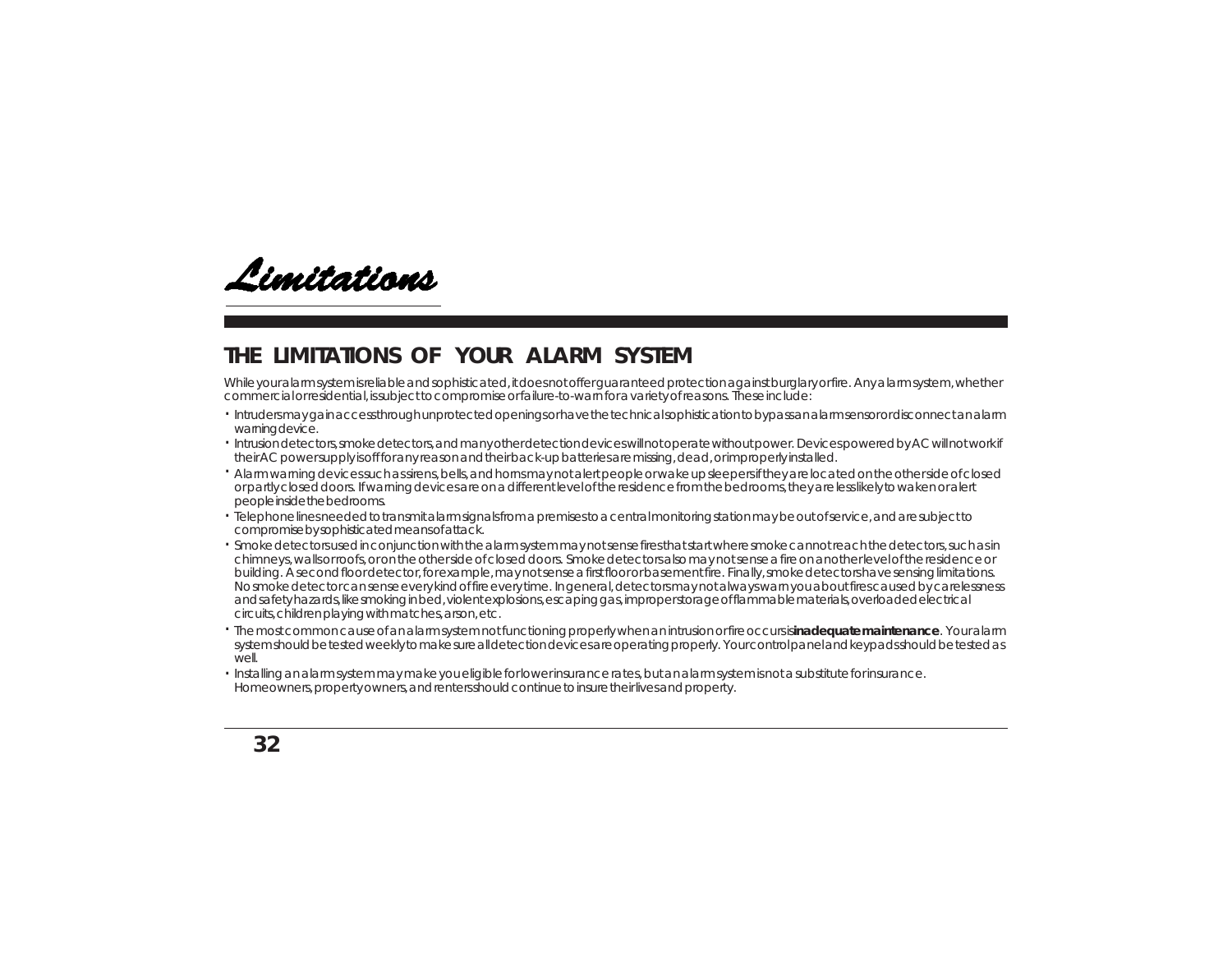Keypad operations

<span id="page-32-0"></span>For your convenience, the following is a list of the keypad operations discussed in these instructions.



Arms and Disarms the system

**0** Programs new user PINs (Master PIN required).

**1** Clears the alarm memory and Watchdog Reset (Service Light)

**22 Bypasses individual zones (PIN may be required).** 

**<sup>4</sup>** Arms the system with interior zones bypassed (PIN may be required).

**<sup>4</sup> <sup>7</sup>** Converts Entry time delay zones to INSTANT (if programmed to do so), and arms perimeter zones, while bypassing interior zones (PIN may be required). Refer to Instant Home Arming on page 13.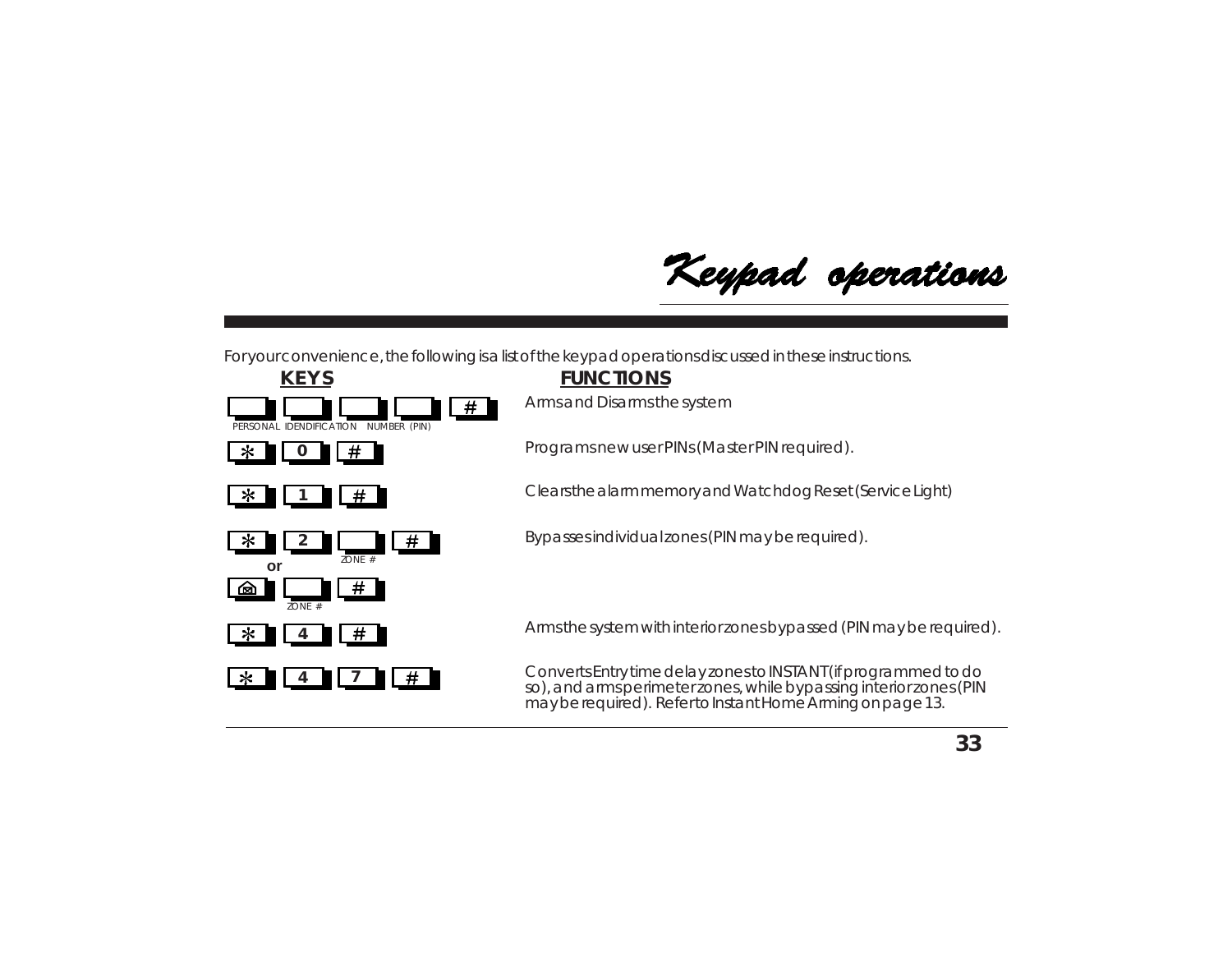Keypad operations





#### **KEYS FUNCTIONS**

**1 Turns the Door Chime on/off (on all keypads).** 

**1** Turns the audible Keypad Feedback on/off.

**5 2** Turns the Entry/Exit Pre-Alarm tones on/off.

**<sup>6</sup> <sup>0</sup>** Initiates the Local System Test (PIN may be required).

**1 1** I **#** Initiates the Central Station Test (PIN may be required).

**1 6 2 #** Resets Smoke Detectors.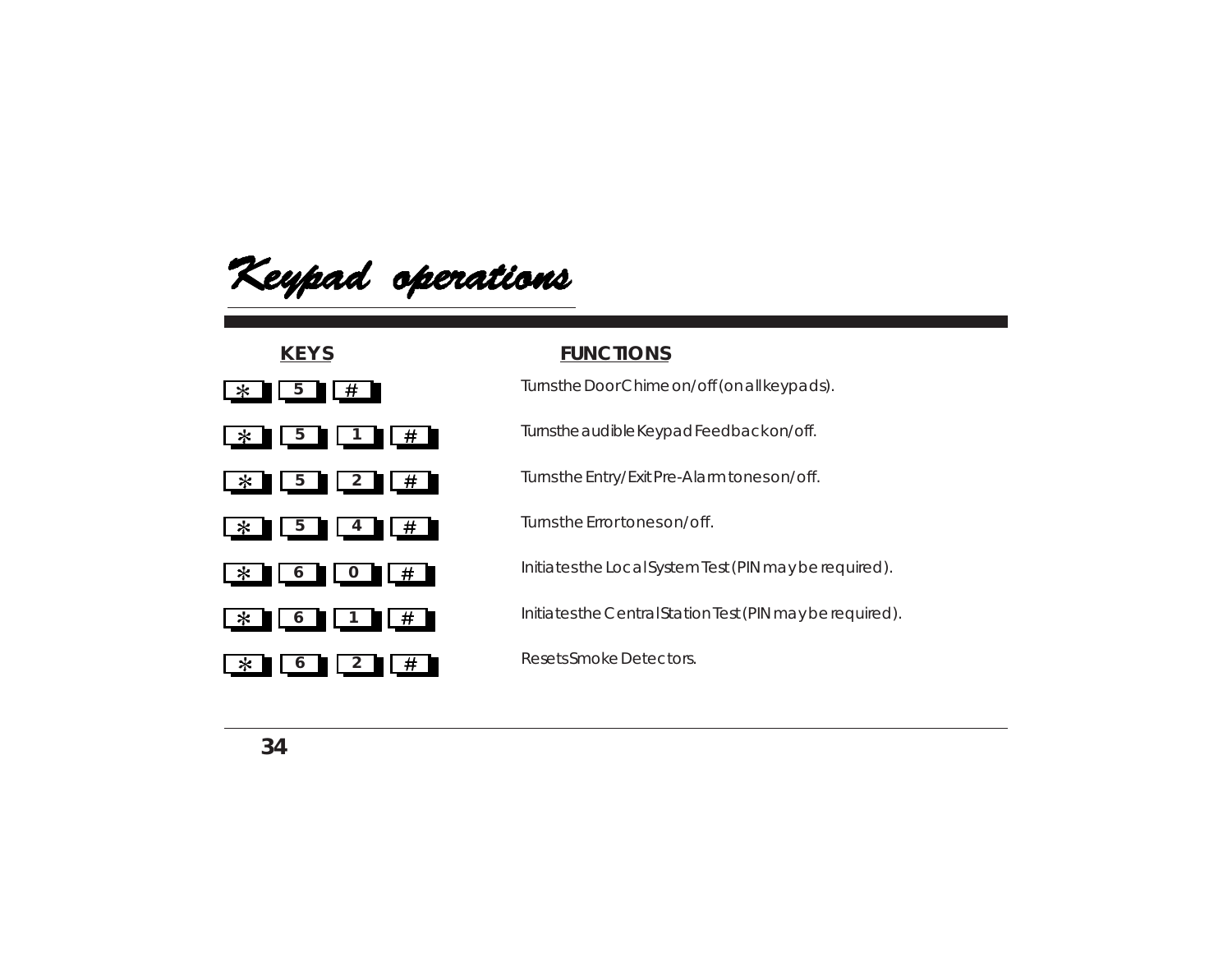





**1 6 3 1 1** Initiates the Bell/Siren Test (PIN may be required).

**6 4 4 #** Initiates the Standby Battery Test.

**7** Ferry Converts all time delay zones to INSTANT and arms the system (PIN may be required).

**<sup>7</sup> <sup>4</sup>** Converts Entry time delay zones to INSTANT (if programmed to do so), and arms perimeter zones, while bypassing interior zones (PIN may be required). Refer to Instant Home Arming on page 13.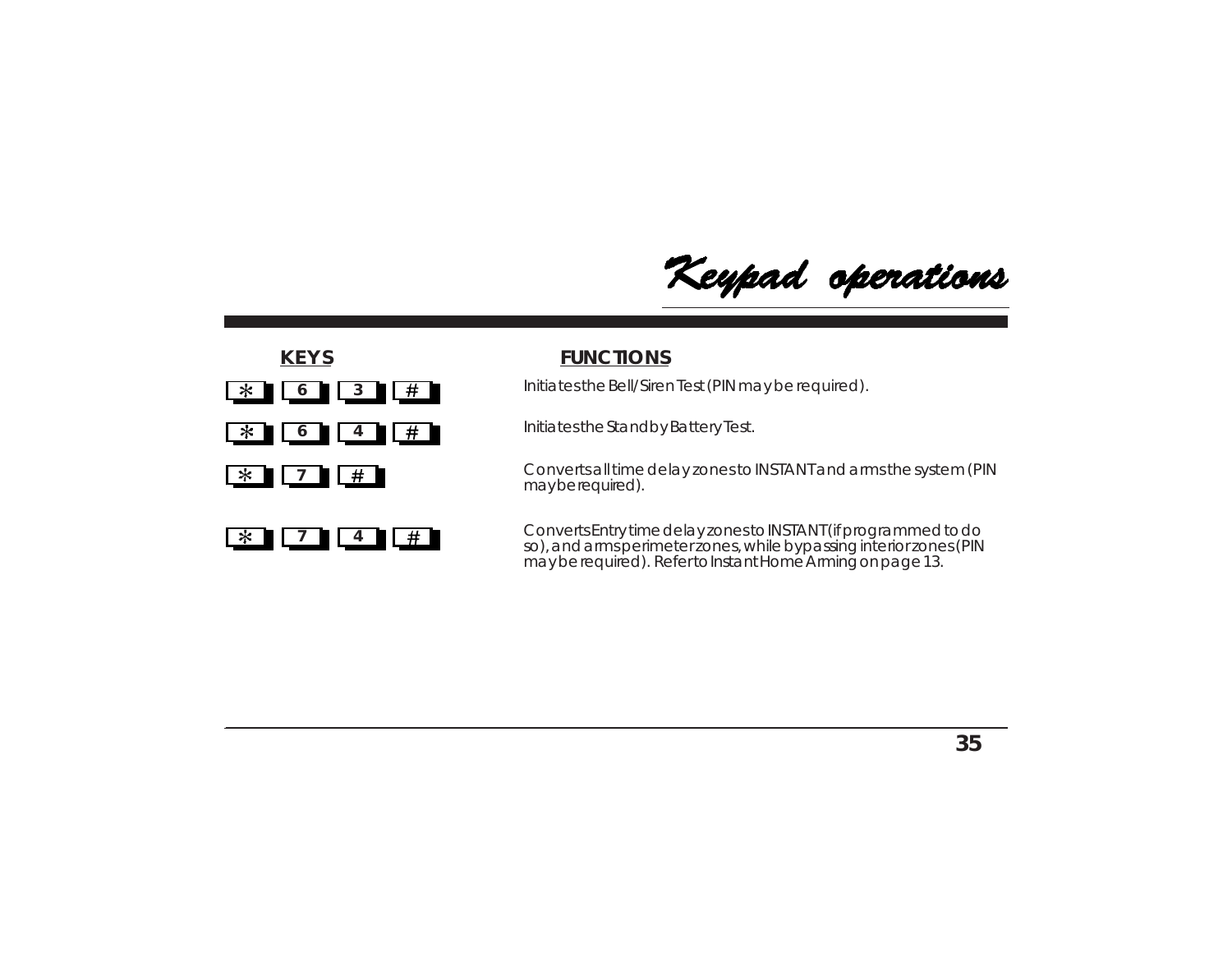<span id="page-35-0"></span>Test procedures index

As required by UL Standard 1023, your alarm system is a Grade "A" system (see definition on page 31).

Alarm system malfunctions and failures are caused most often by INADEQUATE MAINTENANCE.

Your alarm system should be tested weekly to make sure that all detection devices are working properly. In addition, if your system is being monitored, you should periodically test its ability to transmit signals to our central station.

#### **These tests should be performed weekly:**

- **.** LOCAL SYSTEM TEST: Enter PIN (if required), then
- **.** CENTRAL STATION TEST: Enter PIN (if required), then
- BELL/SIREN TEST: Enter PIN (if required), then **3 .**
- **.** STANDBY BATTERY TEST:



Refer to pages 25 - 27 for further information on test procedures.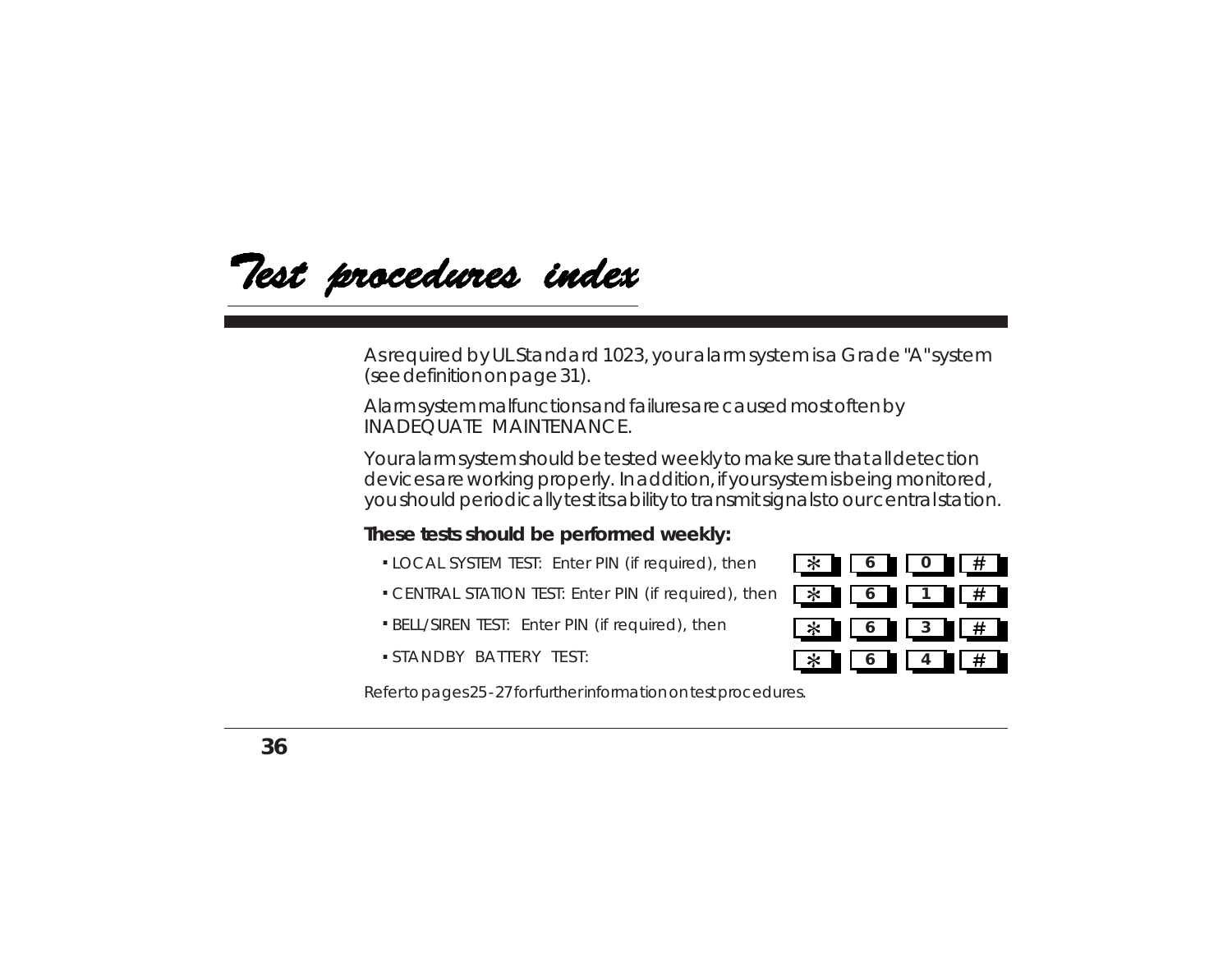Zone description list

<span id="page-36-0"></span>

|                | ZONE LOCATION | YES | <b>BYPASS</b><br><b>NO</b> |
|----------------|---------------|-----|----------------------------|
|                |               |     |                            |
| $\overline{2}$ |               |     |                            |
| 3              |               |     |                            |
| 4              |               |     |                            |
| 5              |               |     |                            |
|                |               |     |                            |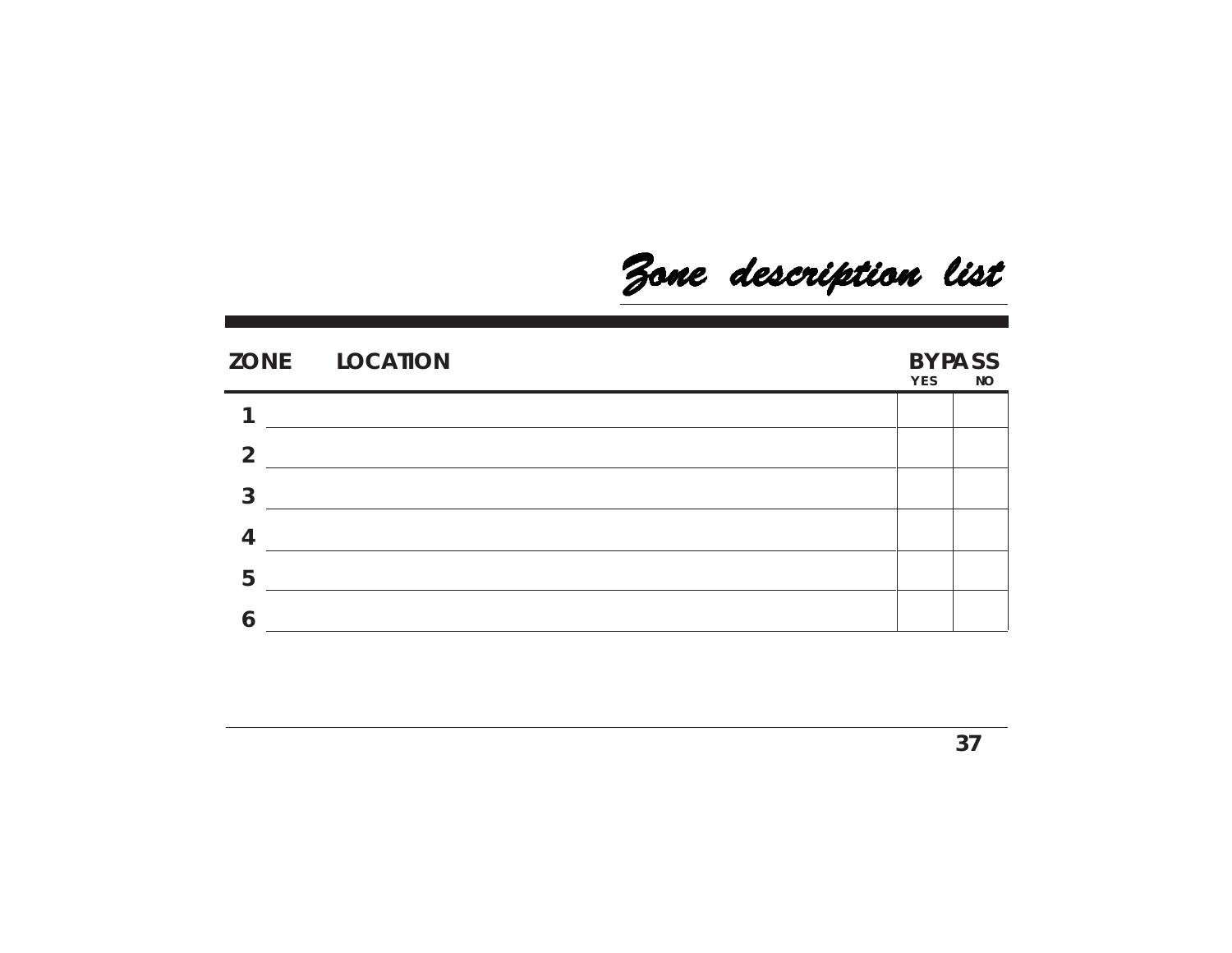#### **FCC NOTICE**

<span id="page-37-0"></span>WARNING: This device is intended to be installed by a professional alarm installer.

The user shall be cautioned that changes or modifications not expressly approved by C&K SYSTEMS could void the user's authority to operate the equipment.

#### FCC Rules PART 15

This equipment has been tested and found to comply with the limits for Class B digital devices, pursuant to Part 15 of the FCC Rules. These limits are designed to provide reasonable protection against harmful interference in a residential installation.

This equipment generates, uses, and can radiate radio frequency energy, and if not installed and used in accordance with the instructions, may cause harmful interference to radio communications. However, there is no guarantee that interference will not occur in a particular installation.

If this equipment does cause harmful interference to radio or television reception, which can be determined by turning the

equipment off and on, the user is encouraged to try to correct the interference by one or more of the following measures:

Reorient the radio/television antenna.

Connect the AC transformer to a different outlet so that the control panel and radio/television are on different branch circuits.

Relocate the control panel with respect to the radio/television.

Consult the dealer or an experienced radio/television technician for help.

#### FCC Rules PART 68

This equipment has been tested and found to comply with Part 68 of the FCC Rules. On the left outside panel of the can is a label that contains the FCC registration number and the Ringer Equivalence Number (REN) for this equipment. This information must be provided to your telephone company, if requested. The REN may be used to determine the maximum number of devices which may be connected to your telephone line and still have all devices ring properly when your number is called. The maximum sum of all devices should not exceed 5. This number may be different in your area. Contact your local telephone company to determine the maximum REN for your calling area.

Should you experience trouble with the telephone lines, disconnect the panel from the line to determine the source of the trouble. If it is determined that the control panel is malfunctioning, discontinue its use until the malfunction has been corrected. Any repairs or alterations made by the user to this equipment, or equipment malfunctions, may give the telephone company cause to request the user to disconnect the equipment. Repairs to this equipment should be made by an authorized agent of C&K SYSTEMS, Inc. Contact your local alarm installation company for service.

Should this equipment cause harm to the telephone system, the telephone company may temporarily discontinue your service. If possible, they will provide you with advance notice. Otherwise they will notify you as soon as possible. The telephone company will also advise you of changes in its facilities, equipment, operations or procedures which could affect the operation of your equipment, allowing you the opportunity to maintain uninterrupted service. You will also be advised of your right to file a complaint with the FCC.

**This device must not be used on party lines or coin operated phone lines.**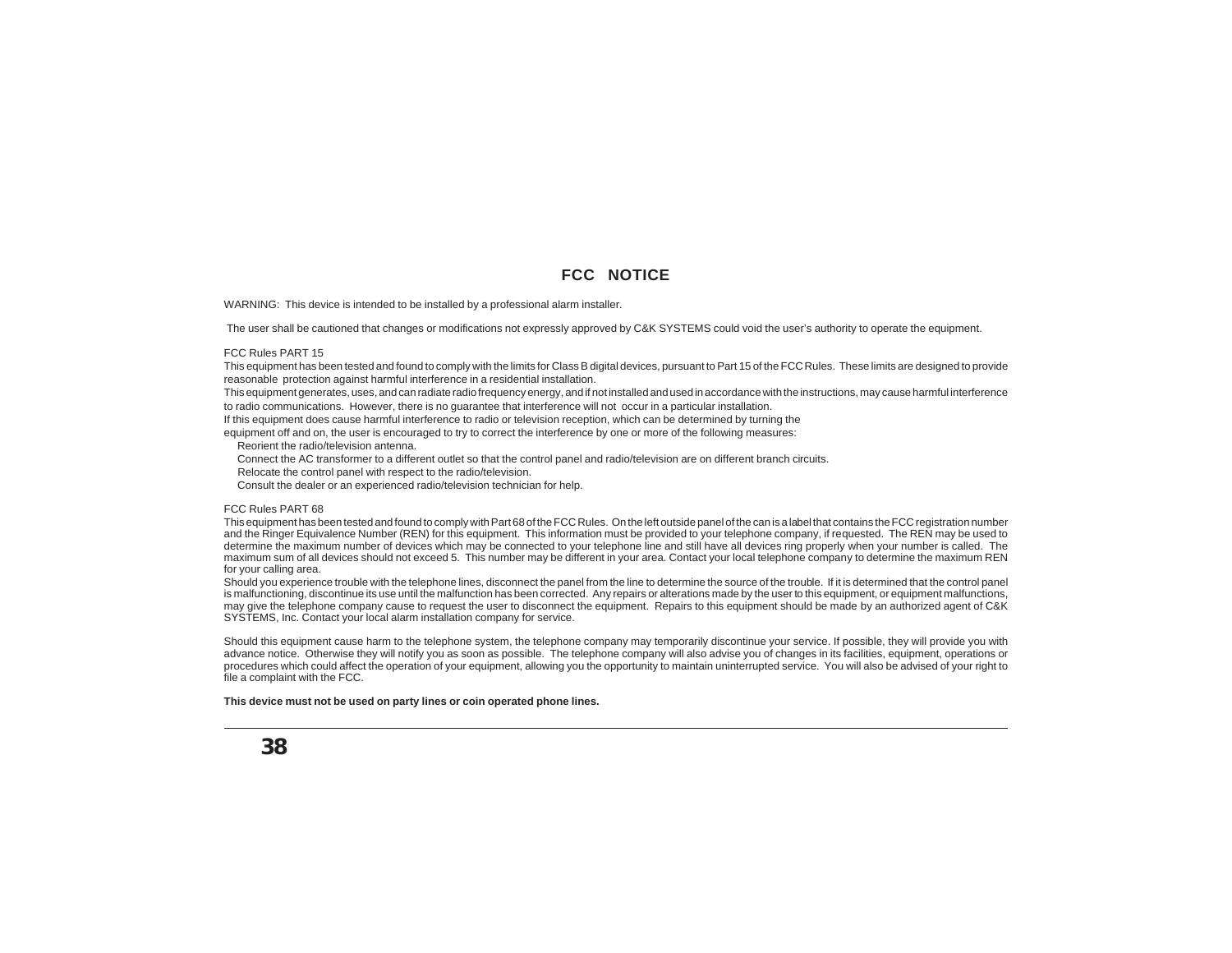#### **Industry Canada**

<span id="page-38-0"></span>NOTICE: The Canadian Department of Communications label identifies certified equipment. This certification means that the equipment meets certain telecommunications network protective, operational and safety requirements. Industry Canada does not guarantee the equipment will operate to the user's satisfaction.

Before installing this equipment, users should ensure that it is permissible to be connected to the facilities of the local telecommunications company. The equipment must also be installed using an acceptable method of connection. In some cases, the company's inside wiring associated with a single line individual service may be extended by means of a certified connector assembly (telephone extension cord). The customer should be aware that compliance with the above conditions may not prevent degradation of service in some situations.

Should you experience trouble with the telephone lines, disconnect the panel from the line to determine the source of the trouble. If it is determined that the control panel is malfunctioning, discontinue its use until the malfunction has been corrected. Any repairs or alterations made by the user to this equipment, or equipment malfunctions, may give the telephone company cause to request the user to disconnect the equipment. Repairs to this equipment should be made by an authorized agent of C&K SYSTEMS, Inc. Contact your local alarm installation company for service.

Users should ensure for their own protection that the electrical ground connections of the power utility, telephone lines and internal metallic water pipe system, if present, are connected together. This precaution may be particularly important in rural areas.

Caution: Users should not attempt to make such connections themselves, but should contact the appropriate electric inspection authority, or electrician, as appropriate.

The Load Number (LN) assigned to each terminal device denotes the percentage of the total load to be connected to a telephone loop which is used by the device, to prevent overloading. The termination on a loop may consist of any combination of devices subject only to the requirement that the total of the Load Numbers of all devices does not exceed 100.

This digital apparatus does not exceed the Class B limits for radio noise emissions from digital apparatus set out in the Radio Interference Regulations of the Industry Canada.

Le présent appariel numérique n'émet pas de bruits radioélectriques dépassant les limites applicables aux appareils numériques de la Class B prescrites dans le Règlement sur le brouillage radioélectriques édicté par Industrie Canada.